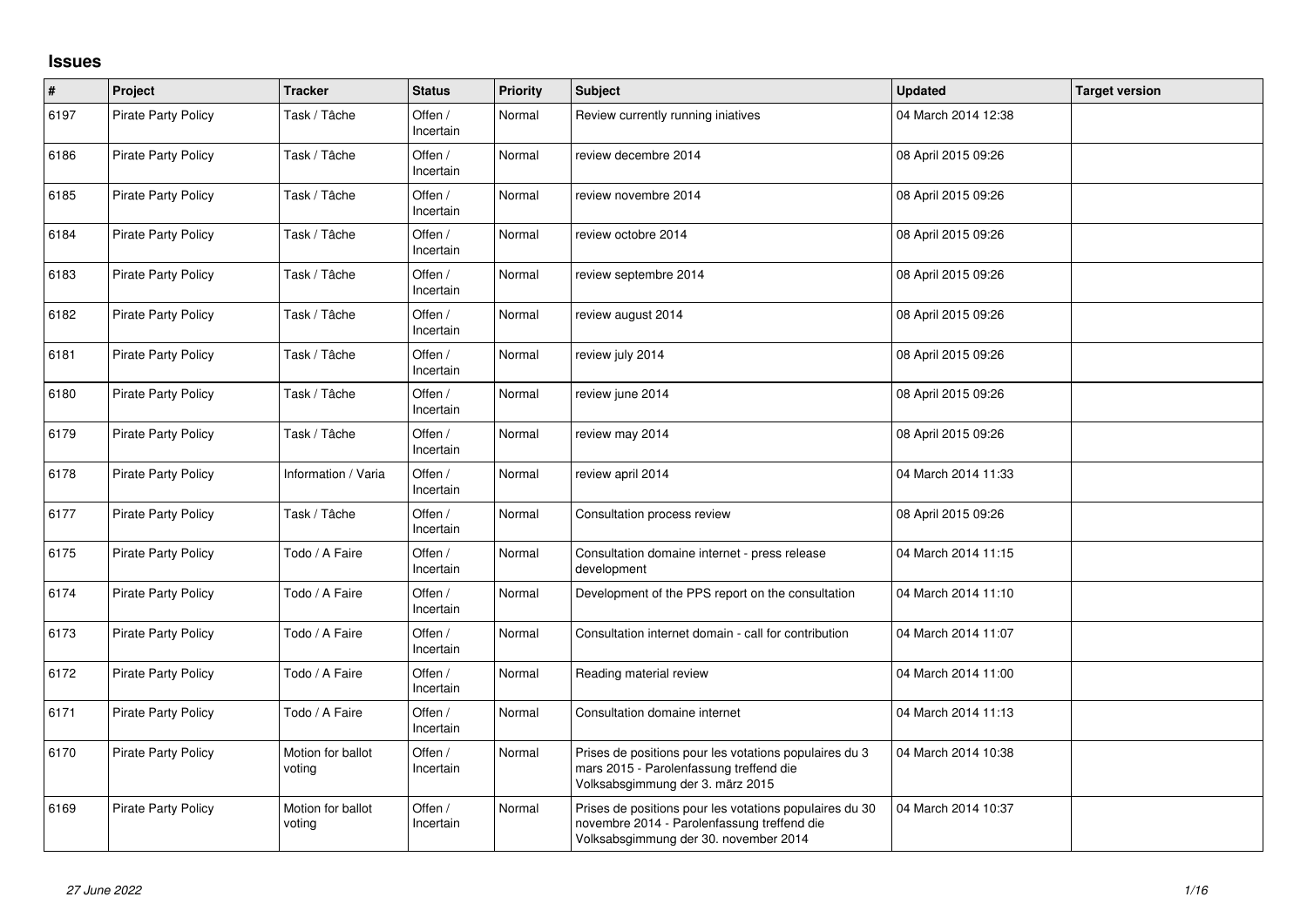| $\pmb{\#}$ | Project                                   | <b>Tracker</b>              | <b>Status</b>            | <b>Priority</b> | <b>Subject</b>                                                                                                                               | <b>Updated</b>         | <b>Target version</b>                                         |
|------------|-------------------------------------------|-----------------------------|--------------------------|-----------------|----------------------------------------------------------------------------------------------------------------------------------------------|------------------------|---------------------------------------------------------------|
| 6168       | <b>Pirate Party Policy</b>                | Motion for ballot<br>voting | Offen /<br>Incertain     | Normal          | Prises de positions pour les votations populaires du 28<br>septembre 2014 - Parolenfassung treffend die<br>Volksabsgimmung der 28. september | 04 March 2014 10:35    |                                                               |
| 8544       | Piratenversammlung /<br>Assemblée Pirate  | Motion                      | Tabled                   | Normal          | Bereinigung Differenzen Statuten und<br>Versammlungsreglement                                                                                | 19 March 2022 21:22    | PV 2022.2                                                     |
| 8387       | Digitale Infrastruktur                    | Motion                      | Tabled                   | Normal          | Konzept E-Mail Adressen                                                                                                                      | 16 February 2020 16:33 |                                                               |
| 8072       | Sektion Zürich                            | Information / Varia         | Tabled                   | Normal          | Listenverbindung PPZH Nationalratswahlen 2019                                                                                                | 28 May 2019 21:31      | Vorstandsitzung 2019-1                                        |
| 7160       | <b>Section Vaud</b>                       | Information / Varia         | Tabled                   | Normal          | Retour sur la réunion e débriefing de la RTS -<br>Campagne EF2016                                                                            | 03 August 2019 09:47   | Réunion de comité - 28 avril<br>2016                          |
| 6520       | Sektion Wallis / section<br>valaisan      | Information / Varia         | Tabled                   | Normal          | Assemblée constituante                                                                                                                       | 23 July 2015 16:03     |                                                               |
| 6457       | Sektion St. Gallen und beide<br>Appenzell | Information / Varia         | Tabled                   | Normal          | Piratengrillen                                                                                                                               | 30 July 2014 16:21     |                                                               |
| 5873       | Sektion Wallis / section<br>valaisan      | Task / Tâche                | Tabled                   | Normal          | Pi-Vote Zertifikate                                                                                                                          | 20 August 2017 08:31   | GV2017                                                        |
| 8553       | Digitale Infrastruktur                    | Bug / Feature               | <b>Needs</b><br>Feedback | Urgent          | Newsletterversand Members-CiviCRM<br>hängt/unzureichende Zustellquote                                                                        | 03 April 2022 23:06    |                                                               |
| 8422       | Digitale Infrastruktur                    | Task / Tâche                | <b>Needs</b><br>Feedback | High            | Civi Crm Funktionen extern geben                                                                                                             | 01 February 2022 02:19 |                                                               |
| 7833       | Digitale Infrastruktur                    | Bug / Feature               | Needs<br>Feedback        | High            | Agenda der Website zeigt Termine nicht an & teilweise<br>mit schlechter Darstellung                                                          | 29 March 2018 12:32    |                                                               |
| 6414       | Sektion St. Gallen und beide<br>Appenzell | Todo / A Faire              | Needs<br>Feedback        | High            | Kantonsratswahlen                                                                                                                            | 30 July 2014 15:28     | Vorstand 2014-07-30                                           |
| 8489       | Digitale Infrastruktur                    | Bug / Feature               | Needs<br>Feedback        | Normal          | Zahlungs API                                                                                                                                 | 10 February 2022 16:50 |                                                               |
| 8108       | Digitale Infrastruktur                    | Task / Tâche                | Needs<br>Feedback        | Normal          | Hinterlegung Druckvorlagen                                                                                                                   | 10 February 2022 16:00 |                                                               |
| 7868       | Digitale Infrastruktur                    | Task / Tâche                | <b>Needs</b><br>Feedback | Normal          | Mailverteiler für die PPS Ticino erstellen                                                                                                   | 19 December 2019 01:40 |                                                               |
| 6402       | Sektion St. Gallen und beide<br>Appenzell | Todo / A Faire              | Needs<br>Feedback        | Normal          | Rechte organisieren                                                                                                                          | 30 July 2014 19:23     |                                                               |
| 6311       | Sektion Wallis / section<br>valaisan      | Task / Tâche                | Needs<br>Feedback        | Normal          | Videoüberachung Brig: Umstellung der Webseite                                                                                                | 20 August 2017 08:55   | Existierende/Funktionierende<br>Datenschutz- und GIDA Behörde |
| 6021       | Sektion Wallis / section<br>valaisan      | Task / Tâche                | <b>Needs</b><br>Feedback | Normal          | Amtsblatt Wallis: Öffentlich und Gratis                                                                                                      | 20 August 2017 08:34   | Existierende/Funktionierende<br>Datenschutz- und GIDA Behörde |
| 5430       | Sektion Wallis / section<br>valaisan      | Task / Tâche                | Needs<br>Feedback        | Normal          | Einrichtung interne Mailingliste                                                                                                             | 20 August 2017 08:31   | GV2017                                                        |
| 5400       | Sektion Wallis / section<br>valaisan      | Task / Tâche                | Needs<br>Feedback        | Normal          | Dienststelle für Datenschutz und Öffentlichkeitsprinzip                                                                                      | 20 April 2017 17:36    |                                                               |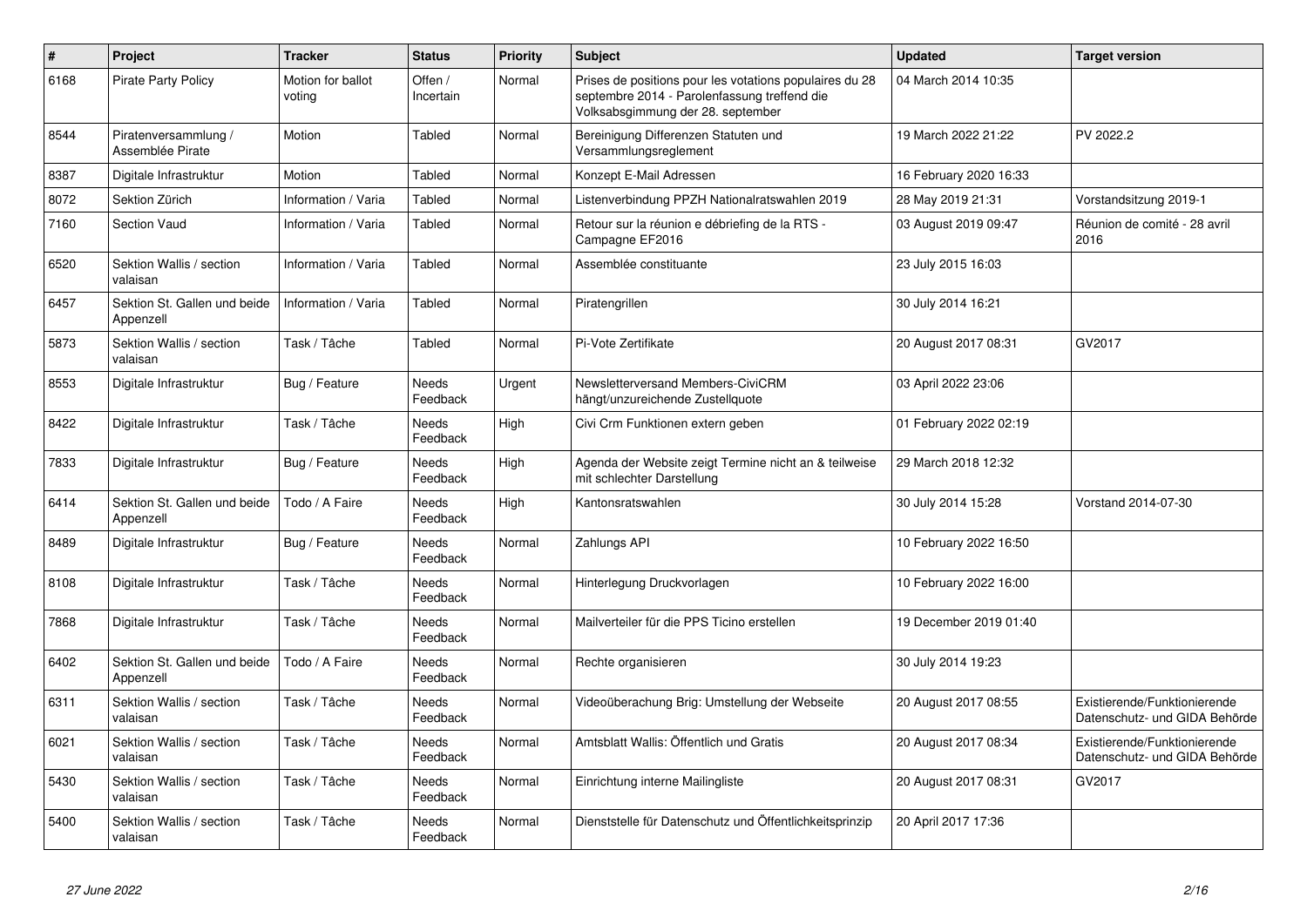| $\#$ | Project                                   | <b>Tracker</b> | <b>Status</b>     | <b>Priority</b> | Subject                                                                                                         | <b>Updated</b>         | <b>Target version</b>                                         |
|------|-------------------------------------------|----------------|-------------------|-----------------|-----------------------------------------------------------------------------------------------------------------|------------------------|---------------------------------------------------------------|
| 4067 | Sektion Wallis / section<br>valaisan      | Task / Tâche   | Needs<br>Feedback | Normal          | Wildtierkameras im Wallis                                                                                       | 20 August 2017 08:33   | Existierende/Funktionierende<br>Datenschutz- und GIDA Behörde |
| 4064 | Bezirkssektion Winterthur                 | Task / Tâche   | Needs<br>Feedback | Normal          | Liquid Feedback für die Stadt Winterthur                                                                        | 07 April 2013 15:34    | Parley 15 (2.5.2013)                                          |
| 8396 | Digitale Infrastruktur                    | Bug / Feature  | Needs<br>Feedback | Low             | Alte Redmine Projekte nicht mehr im Archiv aufgelistet                                                          | 12 February 2020 02:04 |                                                               |
| 8467 | Vorstand - Comité PPS                     | Task / Tâche   | Done              | Urgent          | Vernehmlassung zum Bundesgesetz über den Einsatz<br>elektronischer Mittel zur Erfüllung von<br>Behördenaufgaben | 25 March 2021 22:38    |                                                               |
| 7341 | <b>Section Vaud</b>                       | Task / Tâche   | Done              | Urgent          | Publipostage de formulaire Iscpt                                                                                | 19 April 2019 15:12    | Réunion de comité - 9 juin 2016                               |
| 7179 | <b>Section Vaud</b>                       | Task / Tâche   | Done              | Urgent          | URGENT débat pour la RIE3                                                                                       | 10 March 2016 00:16    |                                                               |
| 6748 | Press and Public Relations                | Task / Tâche   | Done              | Urgent          | PR - Bund niederlässt wieder IT Security!                                                                       | 02 April 2015 12:03    |                                                               |
| 6391 | Sektion St. Gallen und beide<br>Appenzell | Todo / A Faire | Done              | Urgent          | Kreisrichterkandidat suchen                                                                                     | 10 June 2014 19:25     | Vorstand 2014-06-101                                          |
| 7527 | <b>Section Vaud</b>                       | Task / Tâche   | Done              | High            | Prise de possition sur le référendum vaudois sur la<br>mendicité                                                | 03 August 2019 12:57   | Réunion de Comité - 3.11.2016                                 |
| 8545 | Digitale Infrastruktur                    | Bug / Feature  | Done              | Normal          | Überprüfung Funktionalität Mitglieder-Kontaktformular<br>FR                                                     | 03 April 2022 23:04    |                                                               |
| 8518 | AG Vernehmlassungen                       | Task / Tâche   | Done              | Normal          | Vernehmlassung 2021/96 Teilrevisionen vier<br>Ausführungserlasse des BÜPF (VÜPF, GebV-ÜPF,<br>VD-ÜPF, VVS-ÜPF)  | 21 May 2022 15:03      |                                                               |
| 8351 | Vorstand - Comité PPS                     | Task / Tâche   | Done              | Normal          | Newsletter                                                                                                      | 25 May 2020 19:24      | Vorstandssitzung 2019 11 25                                   |
| 8120 | <b>Section Vaud</b>                       | Task / Tâche   | Done              | Normal          | Préparation de notre voyage à Olten le 23 juin 2019                                                             | 03 August 2019 20:59   | Réunion comité 2019-06-13                                     |
| 8033 | <b>Section Vaud</b>                       | Task / Tâche   | Done              | Normal          | Faire liste du matériel de campagne                                                                             | 03 August 2019 20:59   | Réunion comité 2019-02-21                                     |
| 7987 | Vorstand - Comité PPS                     | Task / Tâche   | Done              | Normal          | Kommunikationskonzept                                                                                           | 03 February 2020 19:12 | Vorstandssitzung 2019 05 27                                   |
| 7976 | <b>Section Vaud</b>                       | Task / Tâche   | Done              | Normal          | Sondage Politiciennes.ch                                                                                        | 01 November 2018 20:43 | Séance de comité 18-44                                        |
| 7470 | Section Vaud                              | Task / Tâche   | Done              | Normal          | Creation des stands                                                                                             | 13 June 2019 15:55     |                                                               |
| 7468 | <b>Section Vaud</b>                       | Task / Tâche   | Done              | Normal          | Elections communales 2016 et EF 2015 - finances<br>factures ouvertes - point de sitation                        | 19 April 2019 15:10    | Réunion de Comité - 25.08.2016                                |
| 7467 | Section Vaud                              | Task / Tâche   | Done              | Normal          | Formation média                                                                                                 | 13 June 2019 15:54     | Réunion de Comité - 25.08.2016                                |
| 7466 | <b>Section Vaud</b>                       | Task / Tâche   | Done              | Normal          | Préparation Elections cantonales - désignation de<br>candidats - alliance - etc                                 | 13 June 2019 15:54     | Réunion de Comité - 25.08.2016                                |
| 7463 | Section Vaud                              | Task / Tâche   | Done              | Normal          | Conférence-débats 2e partie 2016                                                                                | 19 April 2019 15:11    | Réunion de Comité - 6.10.2016                                 |
| 7462 | Section Vaud                              | Task / Tâche   | Done              | Normal          | Camnpagne Référendum LRens                                                                                      | 16 May 2019 16:35      | Réunion de Comité - 25.08.2016                                |
| 7270 | Section Vaud                              | Task / Tâche   | Done              | Normal          | Rédaction et diffusion de la newsletter du PPVD pour le<br>mois d'avril                                         | 20 April 2016 09:19    | Réunion de comité - 28 avril<br>2016                          |
| 7269 | Section Vaud                              | Task / Tâche   | Done              | Normal          | Travaux sur la vision pirate du développement<br>communal                                                       | 07 May 2018 13:02      | Réunion de comité - 28 avril<br>2016                          |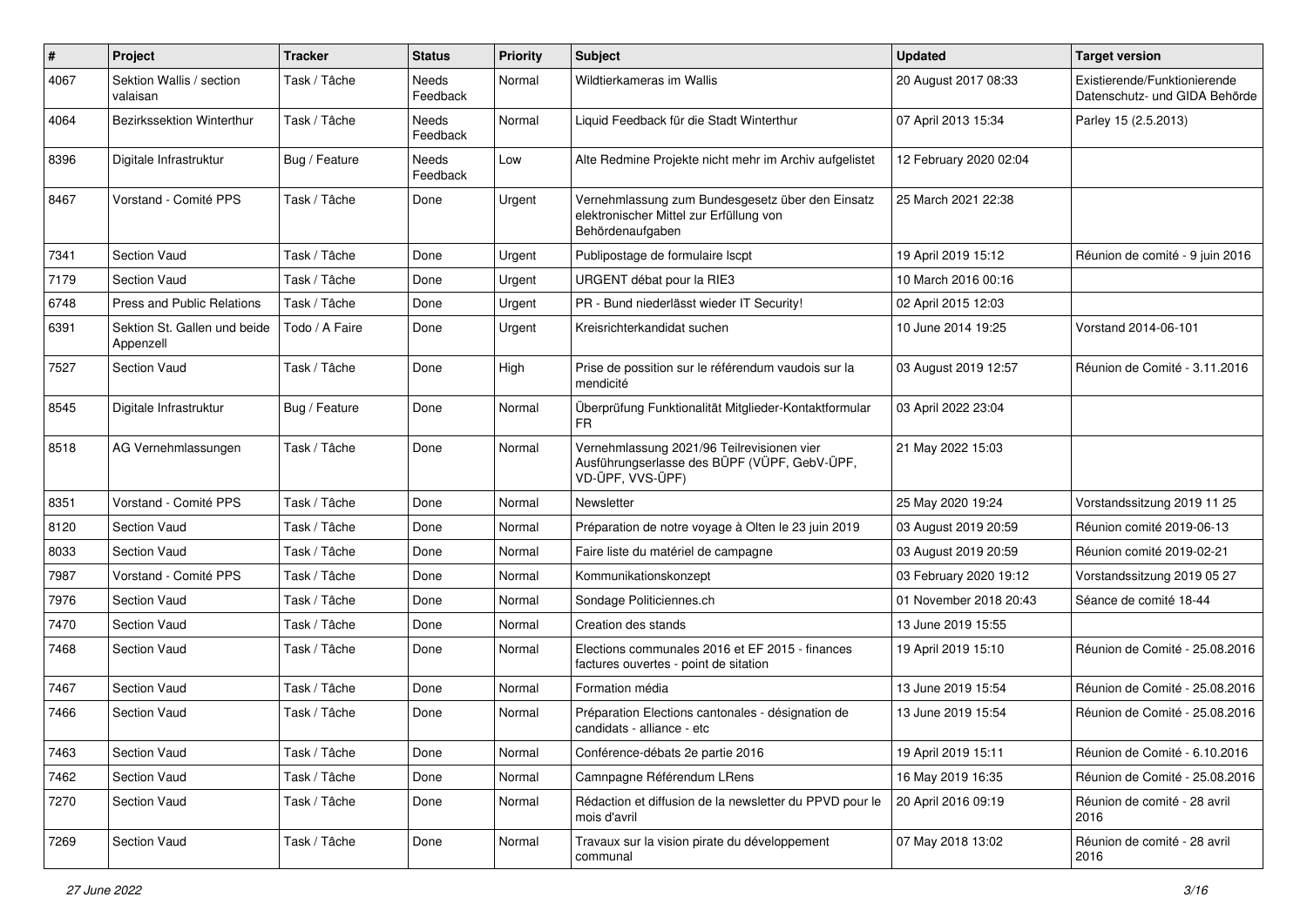| $\pmb{\#}$ | Project                                   | <b>Tracker</b> | <b>Status</b> | <b>Priority</b> | Subject                                                                                                                                                                                                                                          | <b>Updated</b>          | <b>Target version</b>                |
|------------|-------------------------------------------|----------------|---------------|-----------------|--------------------------------------------------------------------------------------------------------------------------------------------------------------------------------------------------------------------------------------------------|-------------------------|--------------------------------------|
| 7264       | <b>Section Vaud</b>                       | Task / Tâche   | Done          | Normal          | Tri des propositions par collectivité impactée                                                                                                                                                                                                   | 15 April 2016 15:30     | Réunion de comité - 14 avril<br>2016 |
| 7262       | Section Vaud                              | Task / Tâche   | Done          | Normal          | Révision du programme du PPVD                                                                                                                                                                                                                    | 07 May 2018 13:02       | Réunion de comité - 14 avril<br>2016 |
| 7236       | <b>Section Vaud</b>                       | Task / Tâche   | Done          | Normal          | Organisation de la campagne référendaire LSCPT                                                                                                                                                                                                   | 07 May 2018 12:58       | Réunion de comité - 31 mars<br>2016  |
| 7195       | Section Vaud                              | Task / Tâche   | Done          | Normal          | Révision de statuts du PPVD                                                                                                                                                                                                                      | 03 August 2019 09:48    | Réunion de comité - 28 avril<br>2016 |
| 7140       | <b>Section Vaud</b>                       | Task / Tâche   | Done          | Normal          | Approbation et signature du PV de l'AG par les<br>membres du comité ainsi que les statuts du PPVD                                                                                                                                                | 08 September 2019 06:41 | Réunion de comité - 31 mars<br>2016  |
| 7089       | Sektion Wallis / section<br>valaisan      | Task / Tâche   | Done          | Normal          | Anfragen an Standesämtern                                                                                                                                                                                                                        | 02 March 2016 09:56     |                                      |
| 6787       | <b>Pirate Party Policy</b>                | Task / Tâche   | Done          | Normal          | Révision totale de la loi fédérale sur l'analyse génétique<br>humaine (LAGH) - Totalrevision des Bundesgesetzes<br>über genetische Untersuchungen beim Menschen<br>(GUMG)                                                                        | 27 May 2015 06:55       |                                      |
| 6727       | <b>Pirate Party Policy</b>                | Task / Tâche   | Done          | Normal          | Rédaction de la réponse de la consultation                                                                                                                                                                                                       | 08 April 2015 09:17     |                                      |
| 6726       | <b>Pirate Party Policy</b>                | Task / Tâche   | Done          | Normal          | Consultation FINMA - LBA / GvW                                                                                                                                                                                                                   | 08 April 2015 09:18     |                                      |
| 6677       | Section Genève                            | Task / Tâche   | Done          | Normal          | Préparation prochaine AG                                                                                                                                                                                                                         | 19 October 2015 17:06   | Prochain Comité                      |
| 6676       | Section Genève                            | Task / Tâche   | Done          | Normal          | Préparation éléction national                                                                                                                                                                                                                    | 27 June 2016 09:53      | Prochain Comité                      |
| 6406       | Sektion St. Gallen und beide<br>Appenzell | Todo / A Faire | Done          | Normal          | Kontaktdaten etc an Vorstand CH senden                                                                                                                                                                                                           | 10 June 2014 19:26      | Vorstand 2014-06-101                 |
| 6390       | Pirate Party Policy                       | Task / Tâche   | Done          | Normal          | Vernehmlassung: Geldspielgesetz / Consultation : Loi<br>sur les jeux d'argent                                                                                                                                                                    | 08 April 2015 09:18     |                                      |
| 6222       | <b>Pirate Party Policy</b>                | Task / Tâche   | Done          | Normal          | Développement argumentaires votations populaire 18<br>mai - Entwicklung Argumentationshilfe Themen<br>Volksabstimmung 18. Mai                                                                                                                    | 27 November 2019 21:23  |                                      |
| 6206       | <b>Pirate Party Policy</b>                | Task / Tâche   | Done          | Normal          | Consultation "Modification loi fédérale sur les systèmes<br>d'information de la Confédération dans le domaine du<br>sport (LSIS)" - Vernehmlassung "Änderung<br>Bundesgesetz über die Informationssysteme des<br>Bundes im Bereich Sport (IBSG)" | 08 April 2015 09:26     |                                      |
| 5640       | Sektion St. Gallen und beide<br>Appenzell | Todo / A Faire | Done          | Normal          | Mehr Kommunikationssicherheit                                                                                                                                                                                                                    | 10 June 2014 13:53      |                                      |
| 5637       | Pirate Party Policy                       | Task / Tâche   | Done          | Normal          | Korrektur der Uebersetzung der Identite                                                                                                                                                                                                          | 22 March 2014 17:28     |                                      |
| 5291       | Stadtsektion Zürich                       | Task / Tâche   | Done          | Normal          | Festlegen von Terminen für die PV                                                                                                                                                                                                                | 03 October 2013 20:15   | Stammtisch 27.05.2013                |
| 5275       | Sektion Wallis / section<br>valaisan      | Task / Tâche   | Done          | Normal          | Stellungnahme zum Schulgesetz                                                                                                                                                                                                                    | 20 August 2017 08:57    |                                      |
| 5022       | Sektion St. Gallen und beide<br>Appenzell | Todo / A Faire | Done          | Normal          | Mandatsabgabe                                                                                                                                                                                                                                    | 10 June 2014 19:49      |                                      |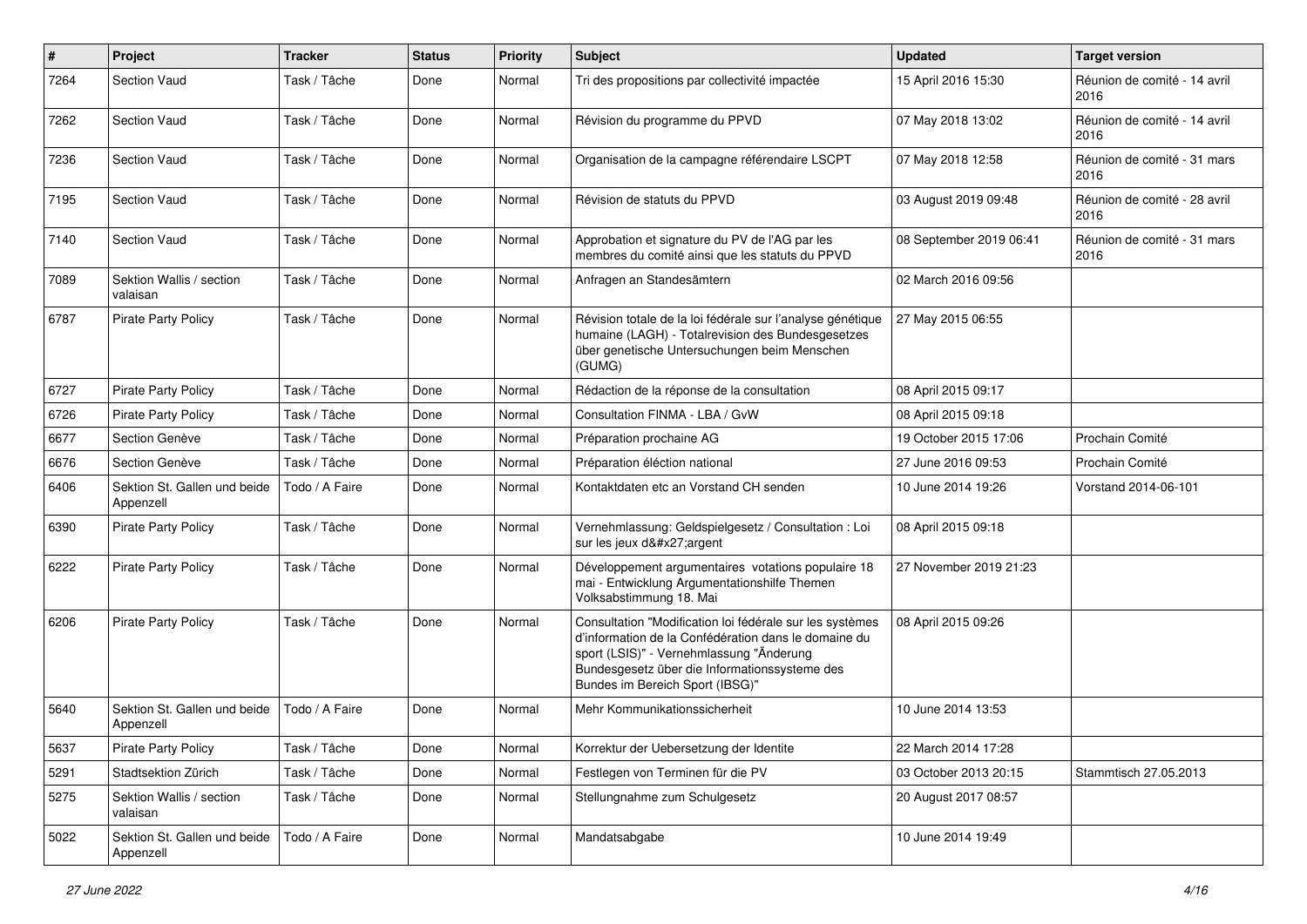| $\pmb{\#}$ | Project                                   | <b>Tracker</b> | <b>Status</b> | <b>Priority</b> | <b>Subject</b>                                                                                                                      | <b>Updated</b>          | <b>Target version</b>     |
|------------|-------------------------------------------|----------------|---------------|-----------------|-------------------------------------------------------------------------------------------------------------------------------------|-------------------------|---------------------------|
| 4941       | <b>Pirate Party Policy</b>                | Task / Tâche   | Done          | Normal          | prostitution                                                                                                                        | 30 September 2013 19:23 |                           |
| 4893       | Sektion Wallis / section<br>valaisan      | Task / Tâche   | Done          | Normal          | Pflichtenheft Vorstand (2)                                                                                                          | 13 December 2014 10:14  |                           |
| 4729       | Sektion St. Gallen und beide<br>Appenzell | Task / Tâche   | Done          | Normal          | SSH key für LQFB server                                                                                                             | 10 June 2014 19:50      |                           |
| 4339       | Sektion St. Gallen und beide<br>Appenzell | Todo / A Faire | Done          | Normal          | Überarbeitung der Statuten                                                                                                          | 09 May 2014 18:35       |                           |
| 3314       | Sektion St. Gallen und beide<br>Appenzell | Todo / A Faire | Done          | Normal          | Veranstaltung für Neumitglieder                                                                                                     | 10 June 2014 20:02      |                           |
| 3033       | Sektion St. Gallen und beide<br>Appenzell | Task / Tâche   | Done          | Normal          | Liquid Feedback                                                                                                                     | 10 June 2014 20:10      |                           |
| 3251       | Sektion St. Gallen und beide<br>Appenzell | Task / Tâche   | Done          | Low             | <b>Statistik Skript</b>                                                                                                             | 10 June 2014 20:06      |                           |
| 2800       | <b>Bezirkssektion Winterthur</b>          | Task / Tâche   | Done          | Low             | Vorstoss: Verantwortung im Polizeiberuf                                                                                             | 04 May 2013 22:59       | Parley 3                  |
| 4388       | Finanzen                                  | Task / Tâche   | Needs Work    | Urgent          | Kontenplan                                                                                                                          | 04 April 2013 07:13     |                           |
| 8444       | Vorstand - Comité PPS                     | Task / Tâche   | Needs Work    | High            | Fehlende Mitgliederbeiträge für die Sektion PPBB                                                                                    | 29 October 2020 16:58   |                           |
| 8204       | <b>Section Vaud</b>                       | Task / Tâche   | Needs Work    | High            | Le questionnaire de l'ALLIANCE-ENVIRONNEMENT                                                                                        | 20 August 2019 14:53    | Réunion comité 2019-07-25 |
| 8203       | <b>Section Vaud</b>                       | Task / Tâche   | Needs Work    | High            | Le questionnaire de la société vaudoise de médecine                                                                                 | 20 August 2019 14:52    | Réunion comité 2019-07-25 |
| 7761       | Digitale Infrastruktur                    | Bug / Feature  | Needs Work    | High            | OTRS überlebt Neustarts des Containers nicht                                                                                        | 19 December 2019 01:49  |                           |
| 6784       | <b>Press and Public Relations</b>         | Task / Tâche   | Needs Work    | High            | CP - Déclaration D. Burkhalter DFAE «Promoting trust<br>and globally shared rules to ensure an open, free and<br>secure cyberspace» | 17 April 2015 18:12     |                           |
| 5389       | Bezirkssektion Winterthur                 | Task / Tâche   | Needs Work    | High            | <b>Falsche Anreize in Sozialhilfe</b>                                                                                               | 17 June 2013 16:43      | Parley 18                 |
| 5247       | <b>Bezirkssektion Winterthur</b>          | Task / Tâche   | Needs Work    | High            | Schriftliche Anfrage zum Budget                                                                                                     | 22 May 2013 16:47       | Parley 16 (6.6.2013)      |
| 5015       | <b>Bezirkssektion Winterthur</b>          | Task / Tâche   | Needs Work    | High            | Visualisierung Budget und Rechnung                                                                                                  | 10 April 2013 16:10     | Parley 15 (2.5.2013)      |
| 4386       | Finanzen                                  | Task / Tâche   | Needs Work    | High            | Spenderlisten erstellen                                                                                                             | 01 May 2017 14:45       |                           |
| 4193       | Sektion St. Gallen und beide<br>Appenzell | Todo / A Faire | Needs Work    | High            | Dauerticket Flaschenpost                                                                                                            | 09 May 2014 18:35       |                           |
| 4138       | Gruppo Ticino                             | Task / Tâche   | Needs Work    | High            | Mailing List problema messaggio conferma<br>sottoscrizione                                                                          | 20 April 2013 00:00     |                           |
| 4122       | Gruppo Ticino                             | Task / Tâche   | Needs Work    | High            | Accesso, impostazioni ed iscrizione membri a mailing list   20 April 2013 00:00<br>sezione ticino                                   |                         |                           |
| 3708       | <b>Bezirkssektion Winterthur</b>          | Task / Tâche   | Needs Work    | High            | OpenSource Nachtrag und Vorbereitung                                                                                                | 19 April 2013 00:00     | Parley 13                 |
| 8540       | AG Vernehmlassungen                       | Task / Tâche   | Needs Work    | Normal          | Vernehmlassung 2022/2 Bundesgesetz über die<br>Mobilitätsdateninfrastruktur                                                         | 10 February 2022 06:34  |                           |
| 8529       | Digitale Infrastruktur                    | Bug / Feature  | Needs Work    | Normal          | <b>Installation Mailtrain</b>                                                                                                       | 14 December 2021 15:58  |                           |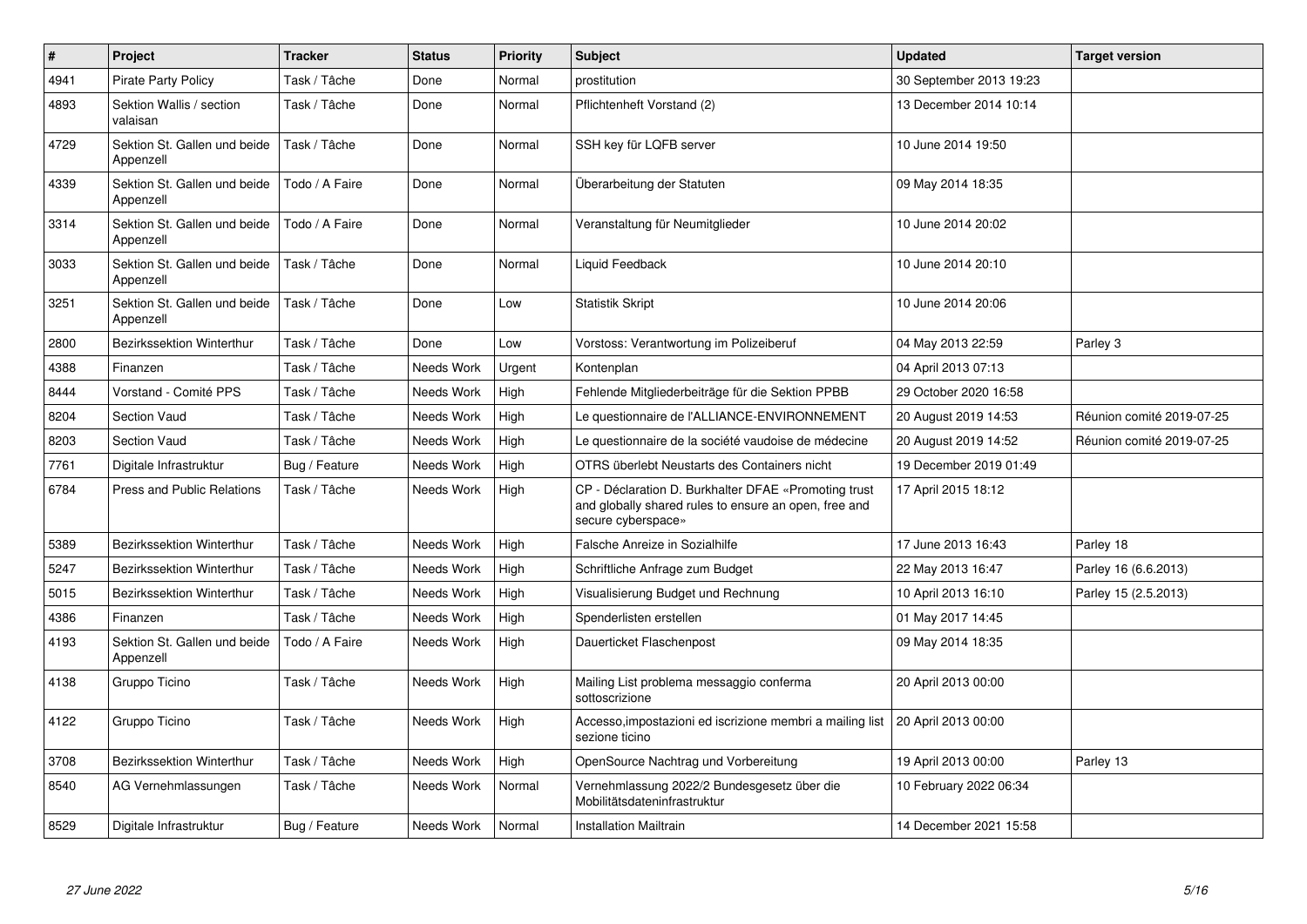| $\#$ | Project                                   | <b>Tracker</b>      | <b>Status</b> | <b>Priority</b> | <b>Subject</b>                                                                                                                   | <b>Updated</b>          | <b>Target version</b>  |
|------|-------------------------------------------|---------------------|---------------|-----------------|----------------------------------------------------------------------------------------------------------------------------------|-------------------------|------------------------|
| 8521 | AG Vernehmlassungen                       | Task / Tâche        | Needs Work    | Normal          | Vernehmlassung 2021/70 Meldepflicht von<br>Betreiberinnen kritischer Infrastrukturen für<br>Cyberangriffe                        | 13 April 2022 00:53     |                        |
| 8517 | AG Vernehmlassungen                       | Task / Tâche        | Needs Work    | Normal          | Vernehmlassung 2021/99 Verordnung über die<br>Transparenz bei der Politikfinanzierung (VPofin)                                   | 26 March 2022 13:36     |                        |
| 8516 | AG Vernehmlassungen                       | Task / Tâche        | Needs Work    | Normal          | Vernehmlassung 2021/81 Verordnung über die<br>Herstellung der Interoperabilität zwischen<br>Schengen-Dublin-Informationssystemen | 18 January 2022 20:38   |                        |
| 8502 | Piratenversammlung /<br>Assemblée Pirate  | Task / Tâche        | Needs Work    | Normal          | Bereinigung Differenzen Statuten und<br>Versammlungsreglement                                                                    | 16 February 2022 23:13  |                        |
| 8473 | Digitale Infrastruktur                    | Task / Tâche        | Needs Work    | Normal          | Refurbish CiviCRM                                                                                                                | 18 January 2022 20:52   |                        |
| 8430 | Sektion beider Basel                      | Task / Tâche        | Needs Work    | Normal          | Lagerort und Materialbestand der PPBB                                                                                            | 02 October 2020 00:08   |                        |
| 8378 | Digitale Infrastruktur                    | Task / Tâche        | Needs Work    | Normal          | Erstelllung subdomain für neue Sektion<br>Thurgau/Schauffhausen + SG/AR/Ai                                                       | 19 December 2019 00:53  |                        |
| 8312 | <b>Sektion Bern</b>                       | Task / Tâche        | Needs Work    | Normal          | Rückzahlung des Darlehens an die PPS                                                                                             | 09 September 2019 21:26 |                        |
| 8310 | <b>Sektion Bern</b>                       | Task / Tâche        | Needs Work    | Normal          | Wahlkampfbudget / Bezahlung Wahlkampfleiter PPS<br>und Budget                                                                    | 09 September 2019 21:06 |                        |
| 8058 | Sektion Zürich                            | Task / Tâche        | Needs Work    | Normal          | Neue Statuten auf Website publizieren                                                                                            | 02 April 2019 14:38     |                        |
| 7977 | Section Vaud                              | Task / Tâche        | Needs Work    | Normal          | Téléchargement légal: cadre particulier et exeptions                                                                             | 01 November 2018 20:44  | Séance de comité 18-44 |
| 7002 | Sektion beider Basel                      | Task / Tâche        | Needs Work    | Normal          | Für ein lebendiges Basel                                                                                                         | 02 October 2020 00:23   |                        |
| 6688 | Section Genève                            | Task / Tâche        | Needs Work    | Normal          | Comptabilité - Recherche Fiduciaire                                                                                              | 25 March 2015 17:00     | Prochain Comité        |
| 6645 | Section Genève                            | Task / Tâche        | Needs Work    | Normal          | Dossier médical en ligne                                                                                                         | 25 March 2015 17:03     | Prochain Comité        |
| 6597 | Sektion Zürich                            | Task / Tâche        | Needs Work    | Normal          | Wegen Gratis-Plakatstellen anfragen                                                                                              | 04 May 2019 19:49       |                        |
| 6276 | Sektion St. Gallen und beide<br>Appenzell | Todo / A Faire      | Needs Work    | Normal          | Konsequenzen aus Beschlüssen der nationalen PV                                                                                   | 30 July 2014 15:33      |                        |
| 5870 | Sektion Wallis / section<br>valaisan      | Task / Tâche        | Needs Work    | Normal          | Opendata.admin.ch                                                                                                                | 20 August 2017 08:31    | GV2017                 |
| 5699 | Sektion St. Gallen und beide<br>Appenzell | Todo / A Faire      | Needs Work    | Normal          | Krypto-Party                                                                                                                     | 30 July 2014 15:32      | Vorstand 2014-07-30    |
| 5517 | Bezirkssektion Winterthur                 | Task / Tâche        | Needs Work    | Normal          | O-Ton                                                                                                                            | 13 July 2013 17:39      |                        |
| 5058 | <b>Pirate Party Policy</b>                | Task / Tâche        | Needs Work    | Normal          | Positionspapier: Patente                                                                                                         | 15 April 2013 14:10     |                        |
| 5050 | Sektion Wallis / section<br>valaisan      | Information / Varia | Needs Work    | Normal          | Wiki: Wahlsysteme                                                                                                                | 20 August 2017 08:57    | GV2017                 |
| 5043 | Sektion beider Basel                      | Task / Tâche        | Needs Work    | Normal          | Aufgaben Stadtentwicklungspositionspapier                                                                                        | 12 February 2015 19:22  |                        |
| 4746 | Bezirkssektion Winterthur                 | Task / Tâche        | Needs Work    | Normal          | Förderung des Innovativen Motorisierten<br>Individualverkehrs (IMIV)                                                             | 21 April 2013 00:00     | Parley 13              |
| 4645 | Sektion St. Gallen und beide<br>Appenzell | Todo / A Faire      | Needs Work    | Normal          | Piratenspiel                                                                                                                     | 21 October 2013 14:49   |                        |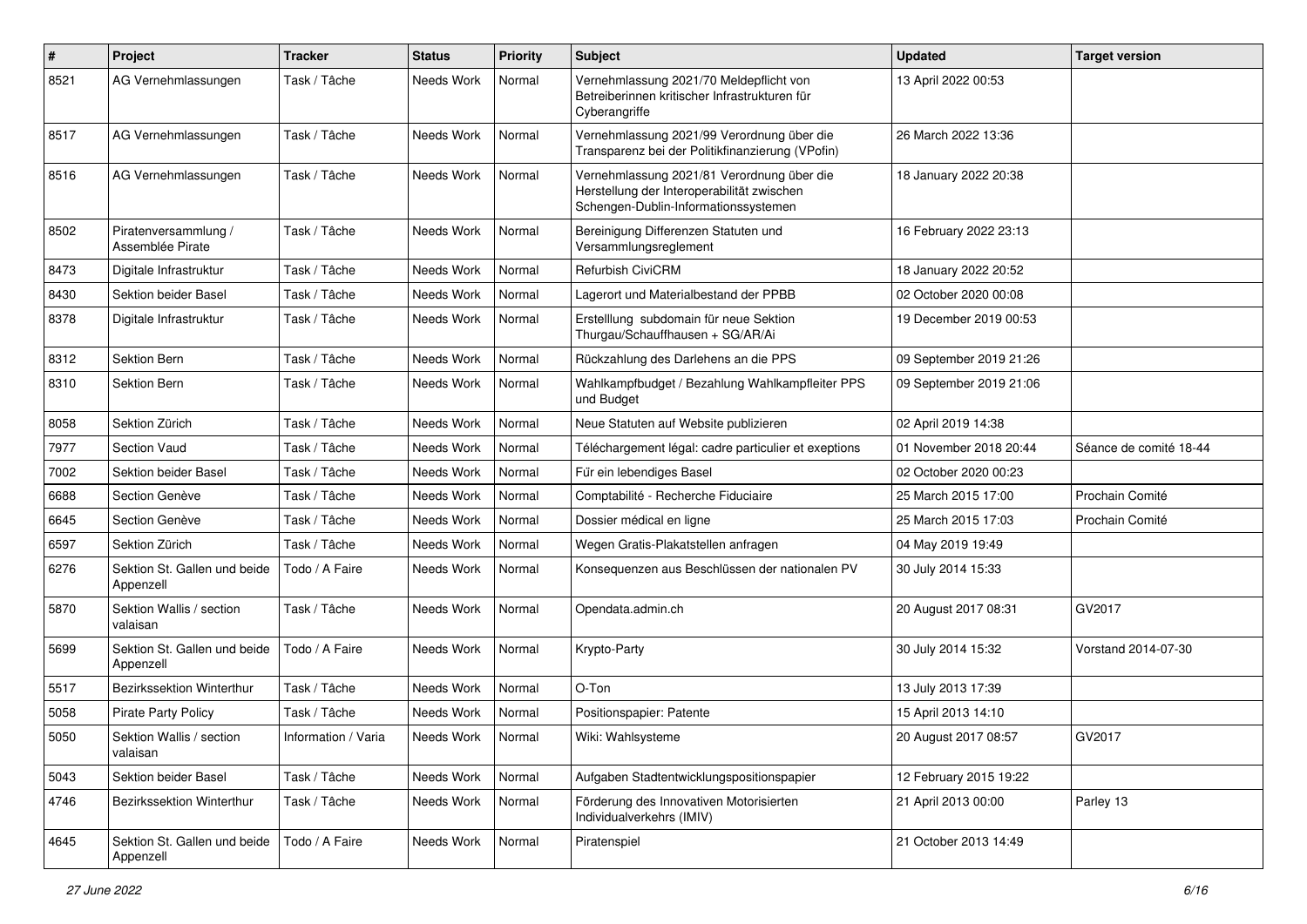| $\pmb{\#}$ | Project                                   | <b>Tracker</b> | <b>Status</b> | <b>Priority</b> | <b>Subject</b>                                           | <b>Updated</b>          | <b>Target version</b> |
|------------|-------------------------------------------|----------------|---------------|-----------------|----------------------------------------------------------|-------------------------|-----------------------|
| 4644       | Sektion St. Gallen und beide<br>Appenzell | Todo / A Faire | Needs Work    | Normal          | PiratenSG App entwickeln                                 | 21 October 2013 14:49   |                       |
| 4639       | Sektion Wallis / section<br>valaisan      | Task / Tâche   | Needs Work    | Normal          | pi-Vote Sektionsabstimmungen                             | 07 July 2014 20:30      |                       |
| 4615       | Sektion Wallis / section<br>valaisan      | Task / Tâche   | Needs Work    | Normal          | Stv. Schatzmeister                                       | 03 September 2014 19:58 |                       |
| 4537       | Sektion St. Gallen und beide<br>Appenzell | Todo / A Faire | Needs Work    | Normal          | Spenden veröffentlichen                                  | 09 February 2013 10:47  |                       |
| 4529       | Sektion St. Gallen und beide<br>Appenzell | Todo / A Faire | Needs Work    | Normal          | Dauerticket: Wahlen- / Abstimmungsparolen                | 09 May 2014 18:35       |                       |
| 4507       | Bezirkssektion Winterthur                 | Task / Tâche   | Needs Work    | Normal          | OpenData: Wem gehört das Datenmaterial                   | 02 May 2013 22:34       |                       |
| 4370       | Bezirkssektion Winterthur                 | Task / Tâche   | Needs Work    | Normal          | SalZH kriegt Subventionen                                | 07 April 2013 15:42     | Parley 15 (2.5.2013)  |
| 4362       | <b>Bezirkssektion Winterthur</b>          | Task / Tâche   | Needs Work    | Normal          | Willkür im Baubewilligungsverfahren                      | 07 April 2013 15:42     | Parley 15 (2.5.2013)  |
| 4290       | Sektion St. Gallen und beide<br>Appenzell | Todo / A Faire | Needs Work    | Normal          | Dauerticket Strategie/Ziele                              | 10 June 2014 19:55      | Vorstand next         |
| 4200       | <b>Bezirkssektion Winterthur</b>          | Task / Tâche   | Needs Work    | Normal          | Vorstoss Transparenz in der WoV                          | 07 April 2013 15:41     | Parley 15 (2.5.2013)  |
| 4137       | Gruppo Ticino                             | Task / Tâche   | Needs Work    | Normal          | Programma Partito Pirata Ticino                          | 21 April 2013 00:00     |                       |
| 4071       | Gruppo Ticino                             | Task / Tâche   | Needs Work    | Normal          | Traduzione webpage                                       | 19 April 2013 00:00     |                       |
| 4058       | Bezirkssektion Winterthur                 | Task / Tâche   | Needs Work    | Normal          | Prüfung der Zuwendungen an Dritte<br>(Sozialdepartement) | 21 April 2013 00:00     | Parley 11             |
| 4057       | Bezirkssektion Winterthur                 | Task / Tâche   | Needs Work    | Normal          | Informatikprojekte prüfen                                | 21 April 2013 00:00     | Parley 11             |
| 4040       | Sektion St. Gallen und beide<br>Appenzell | Task / Tâche   | Needs Work    | Normal          | Tischwimpel für Stammtisch                               | 10 June 2014 20:00      |                       |
| 3948       | <b>Bezirkssektion Winterthur</b>          | Task / Tâche   | Needs Work    | Normal          | AG Schule und Bildung                                    | 31 July 2013 21:00      | Parley 11             |
| 3947       | Bezirkssektion Winterthur                 | Task / Tâche   | Needs Work    | Normal          | Win.ch Mail                                              | 21 April 2013 00:00     | Parley 11             |
| 3911       | Bezirkssektion Winterthur                 | Task / Tâche   | Needs Work    | Normal          | Elektronisches Büro in der Stadtverwaltung               | 21 April 2013 00:00     | Parley 11             |
| 3876       | Bezirkssektion Winterthur                 | Task / Tâche   | Needs Work    | Normal          | Winterthurer Transparenzgesetz                           | 21 April 2013 00:00     | Parley 11             |
| 3864       | <b>Bezirkssektion Winterthur</b>          | Task / Tâche   | Needs Work    | Normal          | E-Book Bibliothek DRM                                    | 06 March 2013 18:18     | Parley 13             |
| 3707       | Bezirkssektion Winterthur                 | Task / Tâche   | Needs Work    | Normal          | Beschneidungspraxis in Winterthur                        | 21 April 2013 00:00     | Parley 11             |
| 3706       | Bezirkssektion Winterthur                 | Task / Tâche   | Needs Work    | Normal          | Notschlafstellen bei der Heilsarmee                      | 21 April 2013 00:00     | Parley 11             |
| 3568       | Bezirkssektion Winterthur                 | Task / Tâche   | Needs Work    | Normal          | Messung der Schulqualität                                | 07 April 2013 15:45     |                       |
| 3567       | Bezirkssektion Winterthur                 | Task / Tâche   | Needs Work    | Normal          | Open Data                                                | 26 February 2013 08:12  | Parley 11             |
| 3146       | Sektion St. Gallen und beide<br>Appenzell | Todo / A Faire | Needs Work    | Normal          | Jugendparlament - Workshop Vorschläge                    | 07 May 2014 20:22       |                       |
| 3077       | Sektion St. Gallen und beide<br>Appenzell | Todo / A Faire | Needs Work    | Normal          | Allgemeiner Flyer - Piraten SG AR AI                     | 07 May 2014 15:12       |                       |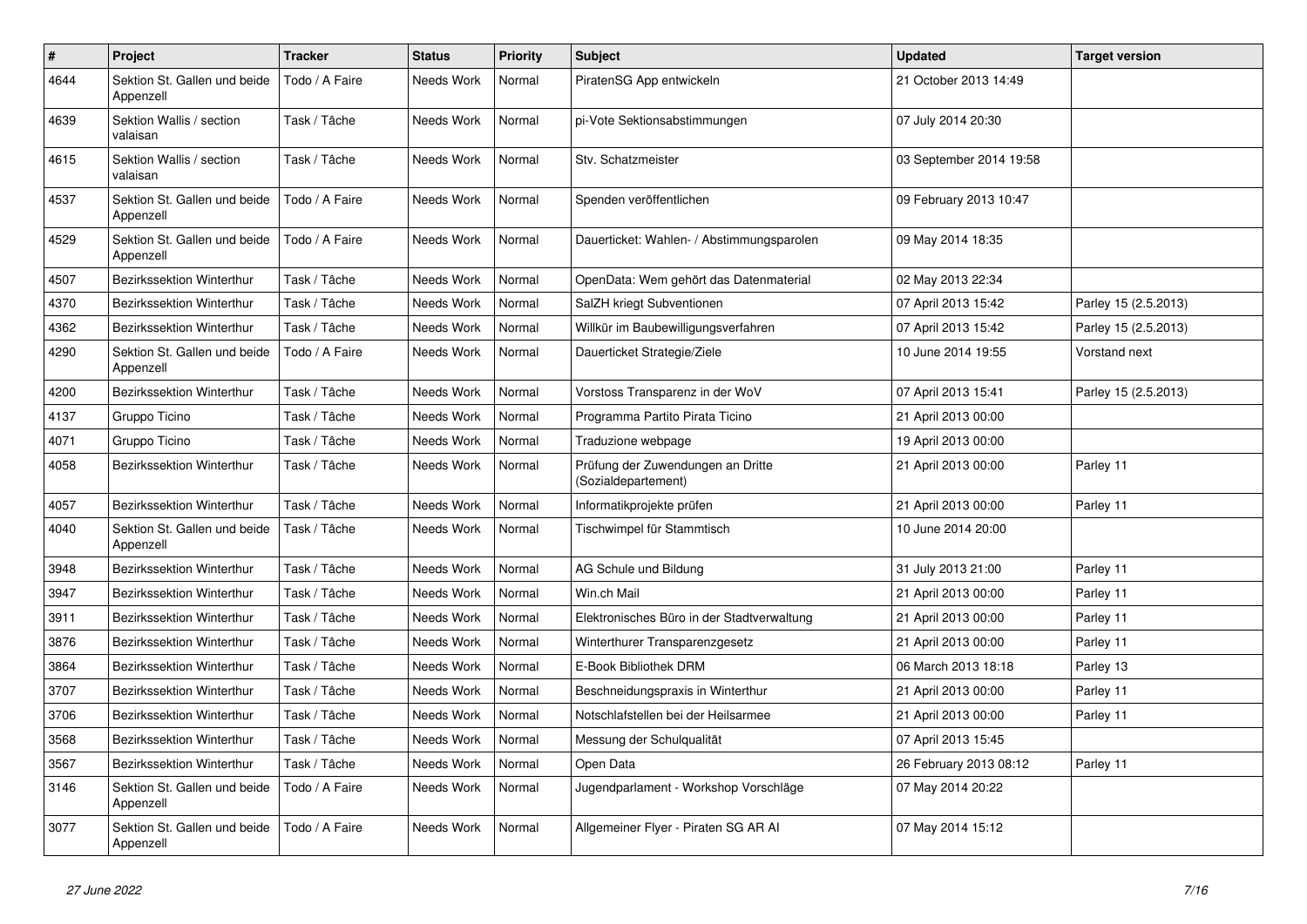| $\pmb{\#}$ | Project                              | <b>Tracker</b>       | <b>Status</b> | <b>Priority</b> | <b>Subject</b>                                                                                                 | <b>Updated</b>          | <b>Target version</b>              |
|------------|--------------------------------------|----------------------|---------------|-----------------|----------------------------------------------------------------------------------------------------------------|-------------------------|------------------------------------|
| 2531       | <b>Pirate Party Policy</b>           | Task / Tâche         | Needs Work    | Normal          | Gleichstellung                                                                                                 | 20 February 2013 16:39  |                                    |
| 8024       | Vorstand - Comité PPS                | Task / Tâche         | Needs Work    | Low             | Verantwortliche & Zugriffsrechte                                                                               | 01 October 2020 23:07   |                                    |
| 5444       | Sektion Wallis / section<br>valaisan | Task / Tâche         | Needs Work    | Low             | Welcome/Austrittsmail automatisieren                                                                           | 20 August 2017 08:56    | GV2017                             |
| 5041       | Sektion beider Basel                 | Task / Tâche         | Needs Work    | Low             | Parlaments-Daten automatisch abgreifen lassen                                                                  | 23 April 2015 18:59     |                                    |
| 5014       | Bezirkssektion Winterthur            | Task / Tâche         | Needs Work    | Low             | Problematik "gebundene Ausgaben"                                                                               | 02 May 2013 22:31       | Parley 15 (2.5.2013)               |
| 3865       | <b>Bezirkssektion Winterthur</b>     | Task / Tâche         | Needs Work    | Low             | Rote Parkplätze in der Altstadt                                                                                | 02 May 2013 22:36       | Parley 11                          |
| 3732       | Bezirkssektion Winterthur            | Task / Tâche         | Needs Work    | Low             | Neues Hallenbad                                                                                                | 02 May 2013 22:37       | Parley 15 (2.5.2013)               |
| 3716       | Bezirkssektion Winterthur            | Task / Tâche         | Needs Work    | Low             | Frauenparkplätze                                                                                               | 21 April 2013 00:00     | Parley 11                          |
| 2891       | Bezirkssektion Winterthur            | Task / Tâche         | Needs Work    | Low             | Schuldenabbau                                                                                                  | 20 April 2013 00:00     |                                    |
| 8461       | Sektion Bern                         | Beschluss / Décision | New           | Urgent          | Mitfinanzierung der Abstimmungskampagne gegen das<br>E-ID Gesetz                                               | 16 February 2021 15:17  |                                    |
| 8426       | Vorstand - Comité PPS                | Information / Varia  | New           | Urgent          | Ablösung Civi Crm als Mitgliederverwaltung                                                                     | 20 July 2020 20:22      | Vorstandssitzung vom<br>08.06.2020 |
| 8045       | Digitale Infrastruktur               | Bug / Feature        | New           | Urgent          | ZipCode sowie Abesenden der Anmeldung im Discourse   19 December 2019 01:51<br>mit 500 internal Fehler         |                         |                                    |
| 7774       | <b>Section Vaud</b>                  | News / Information   | <b>New</b>    | Urgent          | Pastafariade 2017                                                                                              | 08 February 2018 17:16  | Réunion comité 07.12.2017          |
| 7749       | Section Vaud                         | News / Information   | <b>New</b>    | Urgent          | Requête pour l'organisation d'une Assemblée Générale<br>extraordinaire                                         | 08 February 2018 17:18  |                                    |
| 7657       | Finanzen                             | Task / Tâche         | <b>New</b>    | Urgent          | <b>BTC Zahlungen</b>                                                                                           | 12 April 2017 22:16     |                                    |
| 8554       | AG Vernehmlassungen                  | Task / Tâche         | <b>New</b>    | High            | Vernehmlassung Teilrevision der GwV-FINMA                                                                      | 04 April 2022 19:11     |                                    |
| 8552       | Digitale Infrastruktur               | Bug / Feature        | <b>New</b>    | High            | Überprüfung Newsletterformular DE An/Abmeldung                                                                 | 24 March 2022 11:32     |                                    |
| 8511       | Verwaltung                           | News / Information   | <b>New</b>    | High            | Übersetzungen für PV 2021.2                                                                                    | 14 October 2021 16:33   |                                    |
| 8452       | Vorstand - Comité PPS                | Beschluss / Décision | New           | High            | Beschlüsse E-ID Abstimmungskampf                                                                               | 26 November 2020 08:39  | Vorstandssitzung 2020 11 10        |
| 8254       | <b>Section Vaud</b>                  | Task / Tâche         | <b>New</b>    | High            | Affichage sur les communes EF19                                                                                | 21 August 2019 14:51    | Réunion comité 2019-08-22          |
| 8237       | <b>Section Vaud</b>                  | Task / Tâche         | <b>New</b>    | High            | La campagne électorale du PPVD sur les réseaux<br>sociaux privés et libres                                     | 12 September 2019 15:03 | Réunion comité 2019-09-05          |
| 8220       | <b>Section Vaud</b>                  | Task / Tâche         | <b>New</b>    | High            | Recherche d'un petit cadeau de remerciement                                                                    | 20 August 2019 14:57    | Réunion comité 2019-09-05          |
| 8219       | <b>Section Vaud</b>                  | Task / Tâche         | <b>New</b>    | High            | Rédaction de la lettre                                                                                         | 20 August 2019 14:56    | Réunion comité 2019-08-22          |
| 8218       | Section Vaud                         | Task / Tâche         | <b>New</b>    | High            | Lettre de remerciement à M. Burgerer pour son don                                                              | 20 August 2019 14:56    | Réunion comité 2019-09-05          |
| 8082       | Digitale Infrastruktur               | Task / Tâche         | <b>New</b>    | High            | Accès Discourse                                                                                                | 19 December 2019 01:50  |                                    |
| 8060       | Sektion Zürich                       | Task / Tâche         | <b>New</b>    | High            | Mitglieder und andere potenzielle Kandidaten<br>durchtelefonieren                                              | 03 April 2019 15:17     | Vorstandsitzung 2019-1             |
| 7923       | <b>Section Vaud</b>                  | Beschluss / Décision | New           | High            | Objet de votation 13.09.2018: Pour la souveraineté<br>alimentaire. L'agriculture nous concerne toutes et tous. | 28 November 2018 22:39  |                                    |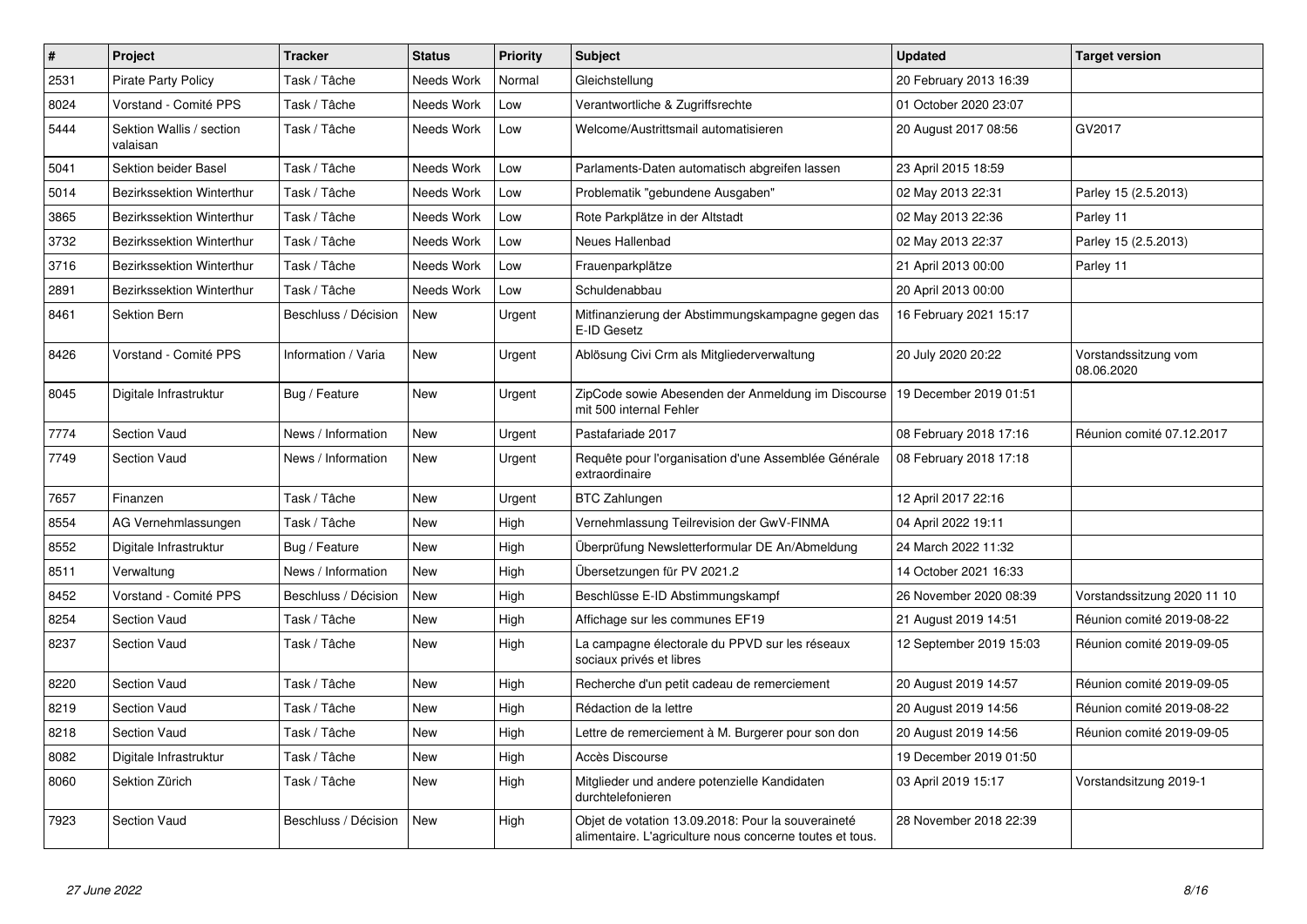| $\sharp$ | Project                           | <b>Tracker</b>       | <b>Status</b> | <b>Priority</b> | <b>Subject</b>                                                                                                                                                                              | <b>Updated</b>          | <b>Target version</b>       |
|----------|-----------------------------------|----------------------|---------------|-----------------|---------------------------------------------------------------------------------------------------------------------------------------------------------------------------------------------|-------------------------|-----------------------------|
| 7922     | Section Vaud                      | Beschluss / Décision | New           | High            | Objet de votation 13.09.2018: Pour des denrées<br>alimentaires saines et produites dans des conditions<br>équitables et écologiques.                                                        | 04 July 2018 11:28      |                             |
| 7921     | Section Vaud                      | Beschluss / Décision | New           | High            | Votation 13.09.2018: Pour la promotion des voies<br>cyclables et des chemins et sentiers pédestres.                                                                                         | 04 July 2018 11:30      |                             |
| 7490     | Section Vaud                      | News / Information   | New           | High            | <b>TEST</b>                                                                                                                                                                                 | 22 September 2016 21:22 |                             |
| 6438     | Sektion Bern                      | Task / Tâche         | New           | High            | Probleme bei elektronischer Zählung der Stimmzettel in<br>der Stadt Bern                                                                                                                    | 28 May 2014 10:18       |                             |
| 6389     | Sektion Bern                      | Task / Tâche         | New           | High            | Datenschutz Problem BE Gemeinden                                                                                                                                                            | 28 April 2014 22:11     |                             |
| 5702     | Stadtsektion Zürich               | Task / Tâche         | New           | High            | Standaktionen koordinieren                                                                                                                                                                  | 03 October 2013 20:56   | Sitzung 03.10.2013          |
| 4730     | <b>Stadtsektion Bern</b>          | Information / Varia  | New           | High            | Dukumente hochladen                                                                                                                                                                         | 03 March 2013 21:50     |                             |
| 8558     | Vorstand - Comité PPS             | Information / Varia  | New           | Normal          | Unterschriftenbogen für Initiative Service Citoyen                                                                                                                                          | 12 May 2022 12:22       |                             |
| 8556     | AG Vernehmlassungen               | Task / Tâche         | New           | Normal          | Vernehmlassung 2021/80 Bundesgesetz über die<br>Bearbeitung von Flugpassagierdaten zur Bekämpfung<br>von terroristischen und anderen schweren Straftaten<br>(Flugpassagierdatengesetz, FPG) | 04 April 2022 17:30     |                             |
| 8555     | AG Vernehmlassungen               | Task / Tâche         | New           | Normal          | Vernehmlassung 2022/19 Bundesgesetz über die<br>elektronische Identität und die Vertrauensinfrastruktur<br>(E-ID-Gesetz, BGEID)                                                             | 04 April 2022 17:29     |                             |
| 8547     | Vorstand - Comité PPS             | Task / Tâche         | New           | Normal          | Budget für die NR Wahlen                                                                                                                                                                    | 15 March 2022 21:14     |                             |
| 8542     | AG Vernehmlassungen               | Task / Tâche         | New           | Normal          | Vernehmlassung 2022/6 Bundesbeschluss zur<br>nationalen Umsetzung des OECD/G-20 Projekts zur<br>Besteuerung der digitalen Wirtschaft (SR 101)                                               | 13 April 2022 06:34     |                             |
| 8536     | Digitale Infrastruktur            | Bug / Feature        | New           | Normal          | CiviCRM: Payment method hinzufügen geht nicht                                                                                                                                               | 25 January 2022 20:32   |                             |
| 8535     | Verwaltung                        | News / Information   | New           | Normal          | Übersetzungen für PV 2022.1                                                                                                                                                                 | 30 November 2021 21:36  |                             |
| 8519     | AG Vernehmlassungen               | Task / Tâche         | New           | Normal          | Vernehmlassung 2021/80 Bundesgesetz über die<br>Bearbeitung von Flugpassagierdaten zur Bekämpfung<br>von terroristischen und anderen schweren Straftaten<br>(Flugpassagierdatengesetz, FPG) | 10 February 2022 06:24  |                             |
| 8476     | Vorstand - Comité PPS             | Einzelbeschluss      | New           | Normal          | Abschluss 2020                                                                                                                                                                              | 19 April 2021 13:50     |                             |
| 8471     | <b>Press and Public Relations</b> | Information / Varia  | New           | Normal          | <b>Wiki Updates</b>                                                                                                                                                                         | 28 March 2021 00:34     |                             |
| 8421     | Sektion beider Basel              | Task / Tâche         | New           | Normal          | Aktuelle Vernehmlassungen                                                                                                                                                                   | 02 October 2020 00:09   |                             |
| 8419     | Vorstand - Comité PPS             | Information / Varia  | <b>New</b>    | Normal          | Sekretariat der PPS                                                                                                                                                                         | 29 October 2020 22:45   | Vorstandssitzung 2020 03 16 |
| 8385     | Vorstand - Comité PPS             | Task / Tâche         | New           | Normal          | Strategie oder Massnahmenplan für Mitgliederwerbung                                                                                                                                         | 09 December 2019 20:33  | PPS Meeting 09.12.2019      |
| 8381     | Vorstand - Comité PPS             | Task / Tâche         | New           | Normal          | Notiz/Eintrag von Berechtigungen für Mitgleider im<br>Members                                                                                                                               | 08 December 2019 10:30  | PPS Meeting 09.12.2019      |
| 8365     | Vorstand - Comité PPS             | Beschluss / Décision | New           | Normal          | Televotia Kündigung                                                                                                                                                                         | 01 October 2020 22:49   | Vorstandssitzung 2019 11 25 |
| 8364     | Digitale Infrastruktur            | Motion               | New           | Normal          | Aufräumen Redmine + OTRS Zugriffe/Zuständigkeiten                                                                                                                                           | 10 February 2022 15:58  |                             |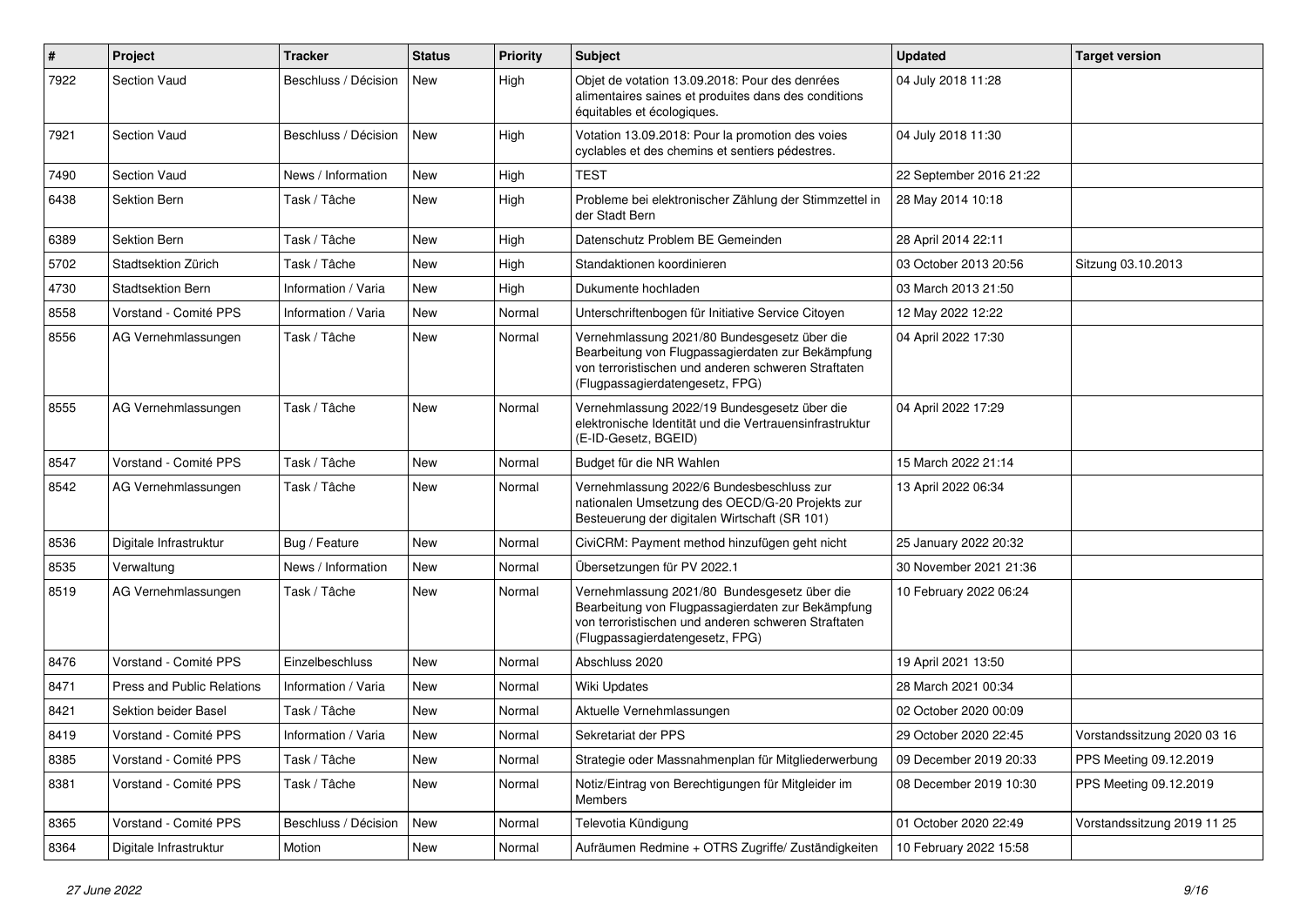| #    | Project                | <b>Tracker</b>       | <b>Status</b> | <b>Priority</b> | <b>Subject</b>                                                                                                                           | <b>Updated</b>          | <b>Target version</b>       |
|------|------------------------|----------------------|---------------|-----------------|------------------------------------------------------------------------------------------------------------------------------------------|-------------------------|-----------------------------|
| 8358 | Finanzen               | Bug / Feature        | New           | Normal          | Berechnung Rechnungsbeträge überprüfen (PPAG)                                                                                            | 15 November 2019 21:25  |                             |
| 8356 | Vorstand - Comité PPS  | Information / Varia  | <b>New</b>    | Normal          | Überarbeitung Versammlungs- und<br>Abstimmungsreglement                                                                                  | 13 November 2019 20:36  | Vorstandssitzung 2019 11 11 |
| 8354 | Vorstand - Comité PPS  | Task / Tâche         | New           | Normal          | Also for Italian/Tessin                                                                                                                  | 29 October 2019 10:57   |                             |
| 8347 | Digitale Infrastruktur | Motion               | <b>New</b>    | Normal          | Roadmap AG DI                                                                                                                            | 09 May 2020 20:12       |                             |
| 8337 | Vorstand - Comité PPS  | Task / Tâche         | New           | Normal          | Änderung Begrüssung Neu Mitglieder                                                                                                       | 24 October 2019 07:05   |                             |
| 8334 | Vorstand - Comité PPS  | Task / Tâche         | <b>New</b>    | Normal          | Übersetzung Positionspapiere                                                                                                             | 30 September 2019 20:29 |                             |
| 8329 | Vorstand - Comité PPS  | Beschluss / Décision | New           | Normal          | Überarbeitung des Geschäftsreglements des<br>Vorstandes der Piratenpartei Schweiz                                                        | 30 September 2019 11:42 | Vorstandssitzung 2019 09 30 |
| 8327 | <b>Section Vaud</b>    | Task / Tâche         | <b>New</b>    | Normal          | Transmission de matériel de notre parti pour les<br>élections fédérales à la BNS                                                         | 26 September 2019 19:27 | Réunion comité 2019-10-31   |
| 8315 | <b>Section Vaud</b>    | Information / Varia  | New           | Normal          | Formation sur le fonctionnement parlementaire                                                                                            | 12 September 2019 15:39 | Réunion comité 2019-09-19   |
| 8314 | Section Vaud           | Information / Varia  | New           | Normal          | Initiative cantonale demandant la protection de l'intégrité<br>personnelle numérique                                                     | 12 September 2019 15:14 | Réunion comité 2019-09-19   |
| 8260 | Digitale Infrastruktur | Bug / Feature        | <b>New</b>    | Normal          | Update PPS Website auf neues Theme                                                                                                       | 01 October 2019 19:17   |                             |
| 8255 | Vorstand - Comité PPS  | Task / Tâche         | New           | Normal          | Überarbeitung des Piraten Quiz                                                                                                           | 21 August 2019 20:50    |                             |
| 8253 | <b>Section Vaud</b>    | Task / Tâche         | New           | Normal          | Plate-forme EF19 vidéo de la rts                                                                                                         | 21 August 2019 14:43    | Réunion comité 2019-08-22   |
| 8252 | <b>Section Vaud</b>    | Task / Tâche         | <b>New</b>    | Normal          | Création d'un compte LinkedIn pour le PPVD                                                                                               | 21 August 2019 14:47    | Réunion comité 2019-08-22   |
| 8248 | Finanzen               | Task / Tâche         | New           | Normal          | Budget 2020                                                                                                                              | 19 August 2019 18:25    |                             |
| 8238 | Digitale Infrastruktur | Task / Tâche         | New           | Normal          | Verify and document backup solution                                                                                                      | 15 December 2019 12:11  |                             |
| 8195 | Vorstand - Comité PPS  | Task / Tâche         | <b>New</b>    | Normal          | Bestimmung von Dossier- und Themenverantwortlichen<br>Désignation des responsables de dossiers et de sujets                              | 08 July 2019 08:37      | Vorstandssitzung 2019 07 08 |
| 8186 | <b>Section Vaud</b>    | Beschluss / Décision | <b>New</b>    | Normal          | Partenariat ciblé avec Opération Libero                                                                                                  | 27 June 2019 19:58      | Réunion comité 2019-07-11   |
| 8160 | <b>Section Vaud</b>    | Task / Tâche         | New           | Normal          | Région de Nyon et Twitter                                                                                                                | 13 June 2019 17:05      | Réunion comité 2019-06-13   |
| 8117 | Vorstand - Comité PPS  | Task / Tâche         | New           | Normal          | Procédure de communication entre les membres du<br>comité du PPS // Kommunikationsverfahren zwischen<br>den Mitgliedern des PPS-Vorstand | 14 October 2019 19:26   | Vorstandssitzung 2019 06 24 |
| 8095 | Section Vaud           | Information / Varia  | <b>New</b>    | Normal          | Demande d'aide pour une récolte de fonds nationale                                                                                       | 28 May 2019 06:12       |                             |
| 8087 | <b>Section Vaud</b>    | News / Information   | New           | Normal          | Stratégie nationale de protection de la Suisse contre les<br>cyberrisques (SNPC)                                                         | 13 June 2019 15:48      | Réunion comité 2019-06-27   |
| 8086 | Sektion Zürich         | Information / Varia  | New           | Normal          | Werbemittel Nationalratswahlen                                                                                                           | 16 May 2019 15:12       |                             |
| 8083 | Section Vaud           | News / Information   | New           | Normal          | Les solutions apportées aux citoyens sur la<br>cybersécurité                                                                             | 08 May 2019 15:08       | Réunion comité 2019-05-16   |
| 8079 | Sektion Zürich         | Task / Tâche         | New           | Normal          | Fotograf buchen                                                                                                                          | 04 May 2019 19:52       |                             |
| 8078 | Sektion Zürich         | Task / Tâche         | New           | Normal          | Überblick über Dorf-, Quartier-, Regionalzeitungen                                                                                       | 04 May 2019 19:52       |                             |
| 8077 | Sektion Zürich         | Task / Tâche         | New           | Normal          | Mitglieder-Postversand                                                                                                                   | 03 May 2019 09:01       |                             |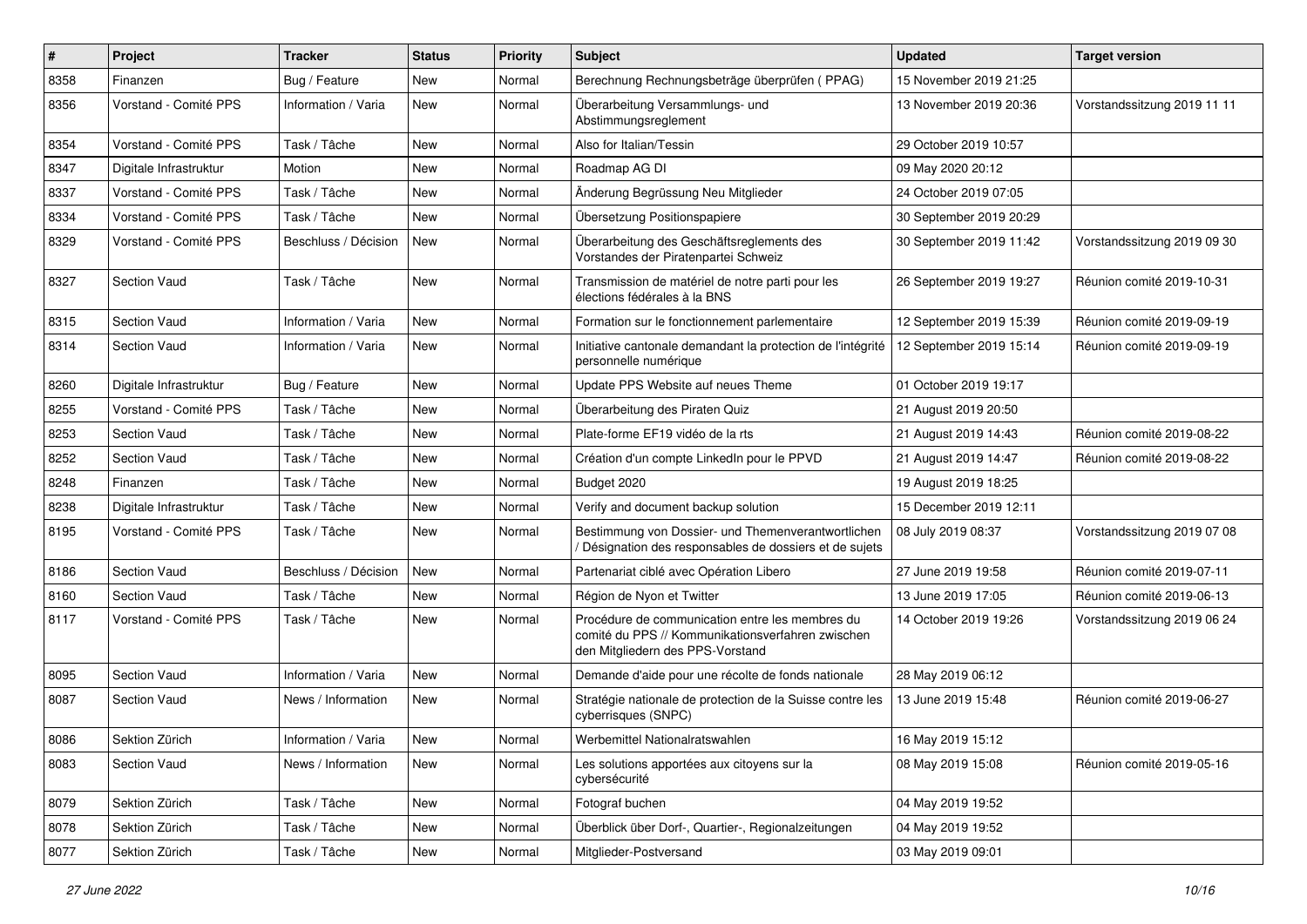| $\vert$ # | Project                           | <b>Tracker</b>       | <b>Status</b> | <b>Priority</b> | <b>Subject</b>                                                                                                                             | <b>Updated</b>          | <b>Target version</b>                   |
|-----------|-----------------------------------|----------------------|---------------|-----------------|--------------------------------------------------------------------------------------------------------------------------------------------|-------------------------|-----------------------------------------|
| 8063      | Sektion Zürich                    | Task / Tâche         | <b>New</b>    | Normal          | Vorbereitungen Aufstellungsversammlung                                                                                                     | 18 April 2019 17:41     | Vorstandsitzung 2019-1                  |
| 8061      | Sektion Zürich                    | Task / Tâche         | <b>New</b>    | Normal          | Kontovollmachten geregelt kriegen                                                                                                          | 02 April 2019 18:15     | Vorstandsitzung 2019-1                  |
| 8059      | Sektion Zürich                    | Task / Tâche         | New           | Normal          | Wahlprogramm 2019                                                                                                                          | 14 May 2019 15:33       | Vorstandsitzung 2019-1                  |
| 8001      | Finanzen                          | Task / Tâche         | New           | Normal          | Fehlende Finanzdaten / Jahre auf der Homepage mit<br>entsprechenden Forumalren ergänzen                                                    | 01 December 2018 17:35  |                                         |
| 8000      | Finanzen                          | Task / Tâche         | New           | Normal          | Mitgliederbeiträge der Sektionen                                                                                                           | 01 December 2018 16:34  |                                         |
| 7999      | Verwaltung                        | Task / Tâche         | <b>New</b>    | Normal          | Neuer Willkommens-Text nach Aufnahme als Mitglied                                                                                          | 01 October 2020 23:09   |                                         |
| 7998      | <b>Press and Public Relations</b> | Task / Tâche         | <b>New</b>    | Normal          | Presseverteiler im PressCRM aktualisieren sowie<br>ergänzen                                                                                | 01 December 2018 13:05  |                                         |
| 7997      | Verwaltung                        | Task / Tâche         | <b>New</b>    | Normal          | Online Anmeldung Mitglied                                                                                                                  | 01 October 2020 23:12   |                                         |
| 7989      | <b>Section Vaud</b>               | News / Information   | <b>New</b>    | Normal          | LCAPAM - partenaires potentiel?                                                                                                            | 08 September 2019 06:43 | Réunion comité 2019-09-19               |
| 7986      | Grafik und Design                 | Task / Tâche         | <b>New</b>    | Normal          | Datenv von Grafik/Design auf einer Instanz der PPS<br>hosten                                                                               | 22 January 2019 12:54   |                                         |
| 7981      | <b>Section Vaud</b>               | News / Information   | New           | Normal          | Itopie                                                                                                                                     | 01 November 2018 20:45  |                                         |
| 7978      | Section Vaud                      | News / Information   | <b>New</b>    | Normal          | Réunions, débats et infos: corriger les informations et<br>mise au point de la situation technique et pratique<br>actuelle                 | 26 October 2018 21:04   | Séance de comité 18-44                  |
| 7975      | <b>Pirate Party Policy</b>        | Task / Tâche         | <b>New</b>    | Normal          | Änderung des Betäubungsmittelgesetzes und<br>Verordnung über Pilotversuche nach dem<br>Betäubungsmittelgesetz (Pilotversuche mit Cannabis) | 04 March 2019 14:49     |                                         |
| 7908      | Section Vaud                      | Beschluss / Décision | <b>New</b>    | Normal          | Qui est Parti Pirate Romandie et comment le construire                                                                                     | 14 June 2018 15:07      |                                         |
| 7907      | <b>Section Vaud</b>               | News / Information   | New           | Normal          | Organisation et planification de la 3ème AGE 2018                                                                                          | 14 June 2018 14:56      |                                         |
| 7906      | Section Vaud                      | Task / Tâche         | New           | Normal          | Organisation et planification de la 2ème AGE 2018                                                                                          | 14 June 2018 14:55      | Réunion comité 14.06.2018               |
| 7896      | Section Vaud                      | News / Information   | <b>New</b>    | Normal          | Quelle réponse à Michel Parchet concernant son email<br>sur la vente des données des clients Migros                                        | 14 June 2018 14:25      | Réunion comité 14.06.2018               |
| 7863      | <b>Section Vaud</b>               | Task / Tâche         | <b>New</b>    | Normal          | <b>Compte Twitter PPVD</b>                                                                                                                 | 14 April 2018 09:24     | Réunion comité 19.04.2018               |
| 7862      | <b>Section Vaud</b>               | Task / Tâche         | <b>New</b>    | Normal          | Mise à jour de la page wiki des PV                                                                                                         | 14 April 2018 09:21     | Réunion comité 19.04.2018               |
| 7852      | Verwaltung                        | Creation             | <b>New</b>    | Normal          | Anleitung Members CiviCRM für Vorstände und PPVs<br>anpassen, ergänzen und übersetzen.                                                     | 12 December 2018 19:41  |                                         |
| 7829      | <b>Section Vaud</b>               | Information / Varia  | New           | Normal          | Revoir la nomenclature des "versions cibles"                                                                                               | 19 March 2018 16:11     | Réunion comité 22.03.2018               |
| 7828      | Section Vaud                      | Task / Tâche         | <b>New</b>    | Normal          | Communication sur le 14 avril                                                                                                              | 05 April 2018 16:42     | Réunion comité 05.04.2018               |
| 7825      | Section Vaud                      | News / Information   | <b>New</b>    | Normal          | Liste de contact                                                                                                                           | 17 March 2018 19:49     | Réunion comité 22.03.2018               |
| 7801      | Section Vaud                      | Task / Tâche         | <b>New</b>    | Normal          | Election de vérificateurs de comptes                                                                                                       | 08 February 2018 18:58  |                                         |
| 7779      | <b>Section Vaud</b>               | News / Information   | New           | Normal          | se réorganiser pour être plus efficace !                                                                                                   | 08 February 2018 17:50  | Réunion comité 08.02.2018               |
| 7764      | <b>Section Vaud</b>               | News / Information   | New           | Normal          | Renvoi de Thomas Moret                                                                                                                     | 06 December 2017 02:16  | Réunion de comité - 08<br>novembre 2017 |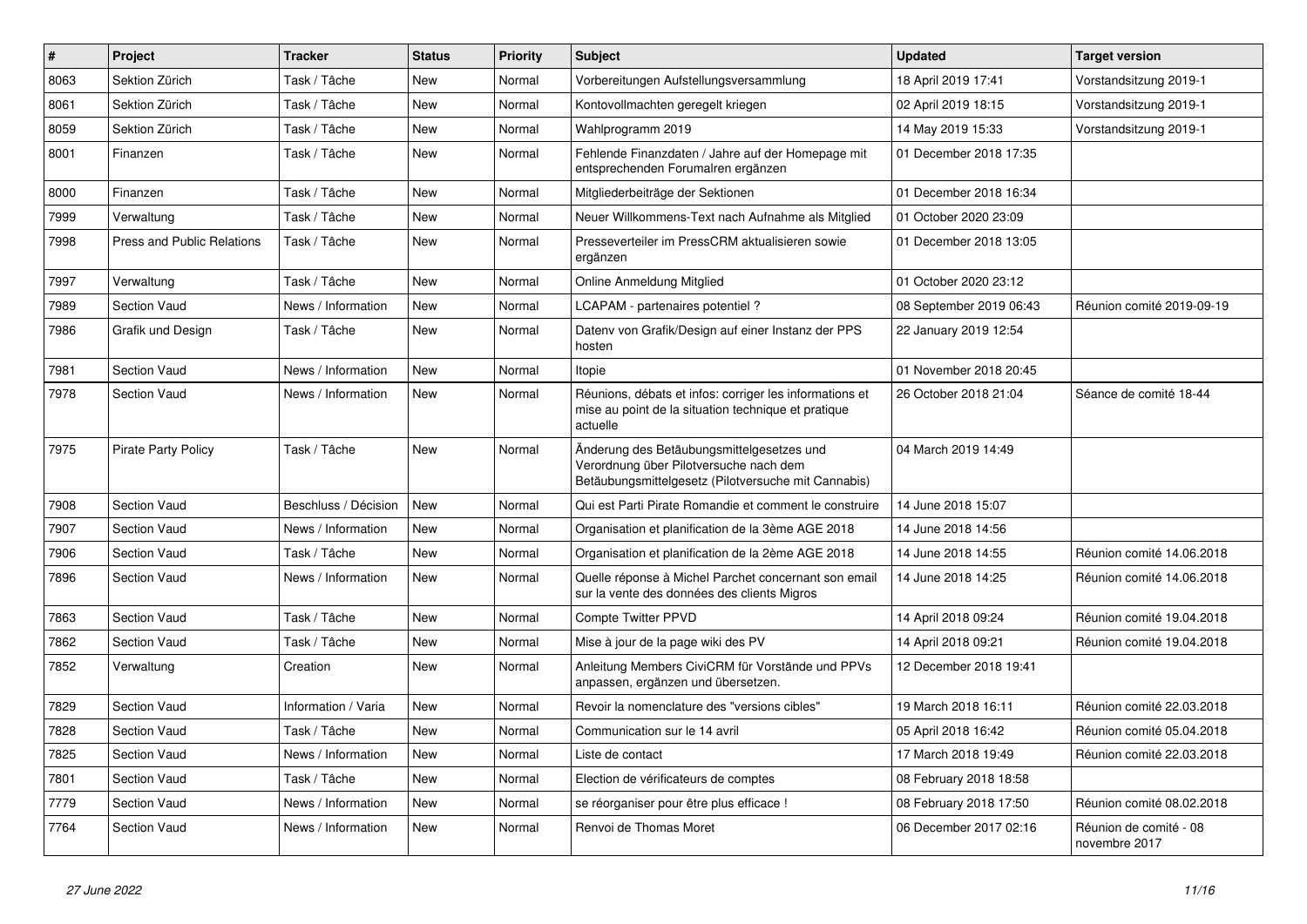| $\pmb{\#}$ | Project                              | <b>Tracker</b>      | <b>Status</b> | <b>Priority</b> | <b>Subject</b>                                                            | <b>Updated</b>          | <b>Target version</b>                   |
|------------|--------------------------------------|---------------------|---------------|-----------------|---------------------------------------------------------------------------|-------------------------|-----------------------------------------|
| 7763       | <b>Section Vaud</b>                  | News / Information  | <b>New</b>    | Normal          | Mise à jour des dates de réunion du comité                                | 06 November 2017 22:39  | Réunion de comité - 08<br>novembre 2017 |
| 7739       | Sektion Wallis / section<br>valaisan | Task / Tâche        | <b>New</b>    | Normal          | GV2017                                                                    | 20 August 2017 09:00    | GV2017                                  |
| 7600       | <b>Section Vaud</b>                  | News / Information  | <b>New</b>    | Normal          | 10 T-shirts noirs                                                         | 15 December 2016 15:00  | Réunion du comité - 15<br>décembre 2016 |
| 7597       | Section Vaud                         | News / Information  | <b>New</b>    | Normal          | Commande de carte visite                                                  | 10 December 2016 16:08  | Réunion du comité - 15<br>décembre 2016 |
| 7595       | <b>Section Vaud</b>                  | News / Information  | New           | Normal          | E-voting/Clusis - création d'une documentation<br>pédagogique             | 10 December 2016 14:00  | Réunion du comité - 15<br>décembre 2016 |
| 7554       | Section Vaud                         | News / Information  | <b>New</b>    | Normal          | Introduction à OTRS                                                       | 22 November 2016 09:47  |                                         |
| 7529       | <b>Section Vaud</b>                  | Information / Varia | New           | Normal          | Pourquoi DMSF réduit toutes les images.                                   | 05 November 2016 00:11  |                                         |
| 7522       | <b>Section Vaud</b>                  | Task / Tâche        | <b>New</b>    | Normal          | Les modalités éléctorales 2017                                            | 22 October 2016 13:43   | Réunion de Comité - 20.10.2016          |
| 7521       | <b>Section Vaud</b>                  | Task / Tâche        | New           | Normal          | Création d'une newsletter et appel à la candidature<br>Election cantonale | 22 October 2016 13:37   | Réunion de Comité - 20.10.2016          |
| 7518       | Section Vaud                         | News / Information  | New           | Normal          | Correction des montants de cotisations sur le site web                    | 22 October 2016 15:57   | Réunion de Comité - 20.10.2016          |
| 7516       | Sektion Zürich                       | Task / Tâche        | <b>New</b>    | Normal          | Kalender abonnieren auf Website fixen                                     | 02 April 2019 18:11     | Vorstandsitzung 2019-1                  |
| 7505       | Section Vaud                         | Task / Tâche        | New           | Normal          | Recherche de la salle pour le 8 décembre                                  | 06 October 2016 22:17   | Réunion de Comité - 20.10.2016          |
| 7500       | <b>Section Vaud</b>                  | Task / Tâche        | New           | Normal          | Création d'un programme de communication vaudois                          | 04 October 2016 17:54   | Réunion de Comité - 6.10.2016           |
| 7499       | <b>Section Vaud</b>                  | Task / Tâche        | New           | Normal          | Mise à jour logiciel du site web                                          | 04 October 2016 17:50   | Réunion de Comité - 6.10.2016           |
| 7498       | <b>Section Vaud</b>                  | Task / Tâche        | <b>New</b>    | Normal          | Mise au propre du programme vaudois                                       | 04 October 2016 17:45   | Réunion de Comité - 6.10.2016           |
| 7497       | <b>Section Vaud</b>                  | Task / Tâche        | New           | Normal          | Mise à jour du calendrier du site web                                     | 04 October 2016 17:42   | Réunion de Comité - 6.10.2016           |
| 7491       | <b>Section Vaud</b>                  | Task / Tâche        | <b>New</b>    | Normal          | Comité de campagne élections cantonales 2017                              | 22 September 2016 21:53 | Réunion de Comité - 6.10.2016           |
| 7465       | <b>Section Vaud</b>                  | Task / Tâche        | <b>New</b>    | Normal          | Newsletter septembre                                                      | 25 August 2016 08:00    |                                         |
| 7381       | <b>Section Vaud</b>                  | Task / Tâche        | <b>New</b>    | Normal          | Mise en place d'un outil de sondage                                       | 09 July 2016 09:42      | Réunion de comité - 14 juillet<br>2016  |
| 7365       | Section Genève                       | Motion              | <b>New</b>    | Normal          | Prise de position pour les votations cantonales du 25<br>septembre 2016   | 27 June 2016 10:01      |                                         |
| 7364       | Section Genève                       | Motion              | <b>New</b>    | Normal          | Prise de position pour les votations fédérales du 25<br>septembre 2016    | 27 June 2016 10:00      |                                         |
| 7363       | <b>Section Vaud</b>                  | Task / Tâche        | New           | Normal          | Modifications des statuts pour la banque                                  | 25 June 2016 16:55      | Réunion du comité - 2 juillet<br>2016   |
| 7321       | Sektion Zürich                       | Task / Tâche        | <b>New</b>    | Normal          | Auswertung Mitgliederversand                                              | 11 October 2016 17:11   |                                         |
| 7304       | Sektion Zürich                       | Information / Varia | <b>New</b>    | Normal          | Koordinations- & Kommunikationstool für Vorstand und<br>Aktive            | 18 April 2019 11:03     | Vorstandsitzung 2019-1                  |
| 7199       | <b>Section Vaud</b>                  | Task / Tâche        | New           | Normal          | Mise en place de la pétition evoting                                      | 11 March 2016 16:46     |                                         |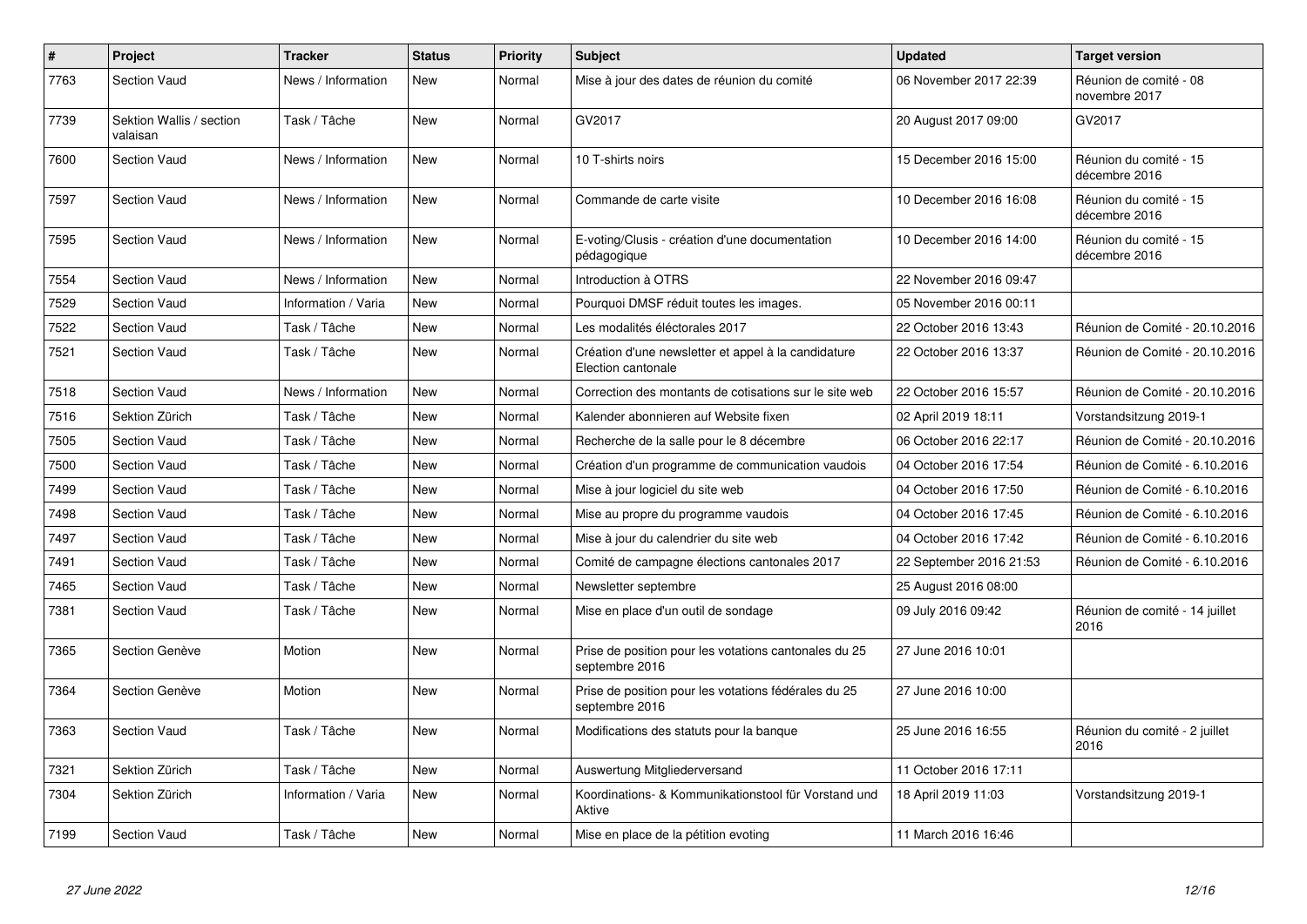| $\pmb{\#}$ | Project                                   | <b>Tracker</b>       | <b>Status</b> | <b>Priority</b> | Subject                                                                                           | <b>Updated</b>         | <b>Target version</b>                                         |
|------------|-------------------------------------------|----------------------|---------------|-----------------|---------------------------------------------------------------------------------------------------|------------------------|---------------------------------------------------------------|
| 7196       | Section Vaud                              | Beschluss / Décision | New           | Normal          | Convocation d'une assemblée générale extraordinnaire                                              | 11 March 2016 14:04    | Réunion de comité - 28 avril<br>2016                          |
| 7001       | <b>Sektion beider Basel</b>               | Task / Tâche         | New           | Normal          | Online Infos/Struktur aktualisieren und überarbeiten                                              | 28 November 2015 10:44 |                                                               |
| 6854       | Sektion Zürich                            | Task / Tâche         | <b>New</b>    | Normal          | Website                                                                                           | 07 April 2019 07:36    | Vorstandsitzung 2019-1                                        |
| 6850       | Sektion Zürich                            | Task / Tâche         | <b>New</b>    | Normal          | Fundraising                                                                                       | 27 August 2015 18:40   | Vorstandssitzung 2015-08-27                                   |
| 6783       | Bezirkssektion Winterthur                 | Motion               | New           | Normal          | Bearbeitung von info@ Mails                                                                       | 17 April 2015 07:52    | 20150423 Stammtisch                                           |
| 6778       | Sektion Zürich                            | Task / Tâche         | New           | Normal          | Wahlkampf-Wissen im Wiki festhalten                                                               | 22 April 2015 18:29    | Vorstandssitzung 2015-04-22                                   |
| 6773       | Sektion Zürich                            | Motion               | New           | Normal          | Konstituierung: Aufgabenverteilung im Vorstand                                                    | 03 April 2019 16:02    | Vorstandsitzung 2019-1                                        |
| 6729       | Section Genève                            | Information / Varia  | <b>New</b>    | Normal          | Préparation référendum LRens/LSCPT                                                                | 25 March 2015 15:52    | Prochain Comité                                               |
| 6675       | Section Genève                            | Information / Varia  | <b>New</b>    | Normal          | éVote : Demande de borne au sein des locaux de vote                                               | 09 April 2015 20:10    | Prochain Comité                                               |
| 6517       | Sektion Wallis / section<br>valaisan      | Motion               | New           | Normal          | Cours de sensibilisation et de protections des données<br>informatiques aux élus du Grand Conseil | 20 August 2017 08:48   | Existierende/Funktionierende<br>Datenschutz- und GIDA Behörde |
| 6487       | Sektion Wallis / section<br>valaisan      | Task / Tâche         | New           | Normal          | Sektionsdateien Lagerung                                                                          | 20 August 2017 08:55   | GV2017                                                        |
| 6456       | Sektion St. Gallen und beide<br>Appenzell | Todo / A Faire       | <b>New</b>    | Normal          | Bitcoin für Sektionsspenden                                                                       | 10 June 2014 19:55     |                                                               |
| 6455       | Sektion St. Gallen und beide<br>Appenzell | Motion               | <b>New</b>    | Normal          | Strategie: Stadt zuerst stärken?                                                                  | 30 July 2014 15:29     | Vorstand 2014-07-30                                           |
| 6454       | Sektion St. Gallen und beide<br>Appenzell | Todo / A Faire       | New           | Normal          | Überwacht die Überwacher                                                                          | 30 July 2014 15:31     | Vorstand 2014-07-30                                           |
| 6413       | Sektion St. Gallen und beide<br>Appenzell | Todo / A Faire       | <b>New</b>    | Normal          | Adhocracy testen und ggf. implementieren                                                          | 30 July 2014 15:30     | Vorstand next                                                 |
| 6412       | Sektion St. Gallen und beide<br>Appenzell | Todo / A Faire       | <b>New</b>    | Normal          | Mumblerechte                                                                                      | 10 June 2014 18:53     | Vorstand next                                                 |
| 6411       | Sektion St. Gallen und beide<br>Appenzell | Todo / A Faire       | New           | Normal          | Postadresse zu mir                                                                                | 30 July 2014 15:32     | Vorstand 2014-07-30                                           |
| 6410       | Sektion St. Gallen und beide<br>Appenzell | Todo / A Faire       | New           | Normal          | Mailinglisten                                                                                     | 10 June 2014 19:28     | Vorstand 2014-06-101                                          |
| 6408       | Sektion St. Gallen und beide<br>Appenzell | Todo / A Faire       | <b>New</b>    | Normal          | Flaschenpost ausserordentliche PV                                                                 | 30 July 2014 15:34     |                                                               |
| 6380       | <b>Pirate Party Policy</b>                | Information / Varia  | New           | Normal          | PAD - Consulation LSI - Vernaemlassung ISG                                                        | 22 April 2014 12:13    |                                                               |
| 6379       | Pirate Party Policy                       | Information / Varia  | New           | Normal          | Refenz material - Documentation de reference - Reading   22 April 2014 12:11<br>Material          |                        |                                                               |
| 6378       | Pirate Party Policy                       | Task / Tâche         | New           | Normal          | Vernehmlassung: Informationssicherheitsgesetz                                                     | 22 April 2014 12:11    |                                                               |
| 6351       | Sektion St. Gallen und beide<br>Appenzell | Todo / A Faire       | New           | Normal          | Widerspruch Cablecom                                                                              | 05 April 2014 18:37    |                                                               |
| 6324       | Sektion St. Gallen und beide<br>Appenzell | Todo / A Faire       | New           | Normal          | Steuererklärung 2013                                                                              | 30 July 2014 15:35     | Vorstand 2014-07-30                                           |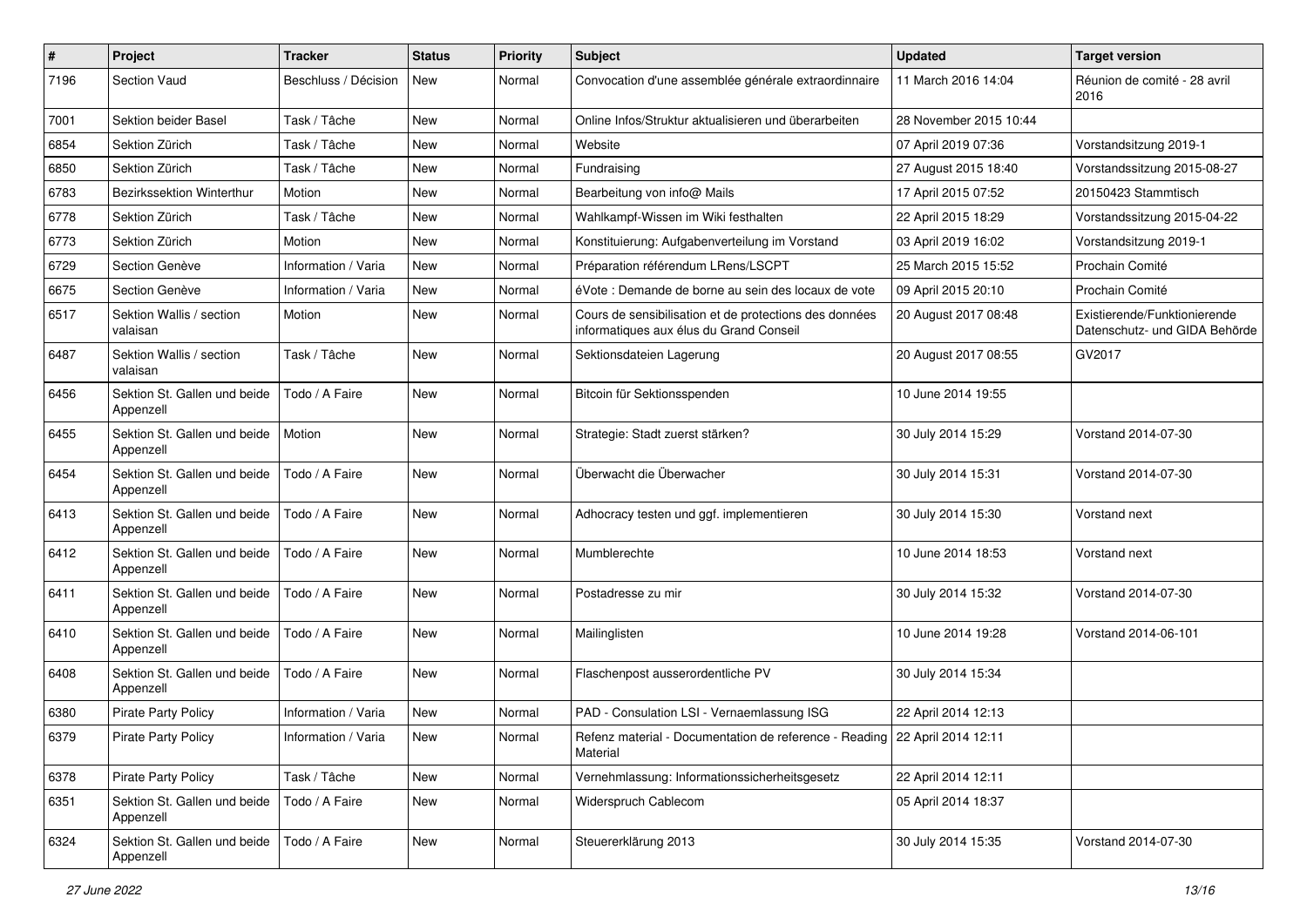| $\sharp$ | Project                    | <b>Tracker</b>      | <b>Status</b> | <b>Priority</b> | Subject                                                                                                                                                    | <b>Updated</b>         | <b>Target version</b> |
|----------|----------------------------|---------------------|---------------|-----------------|------------------------------------------------------------------------------------------------------------------------------------------------------------|------------------------|-----------------------|
| 6255     | <b>Pirate Party Policy</b> | Task / Tâche        | <b>New</b>    | Normal          | Positionspapier Rechtsstaat updaten                                                                                                                        | 21 November 2015 16:11 |                       |
| 6254     | <b>Pirate Party Policy</b> | Task / Tâche        | <b>New</b>    | Normal          | Positionspapier Suchtpolitik updaten                                                                                                                       | 21 November 2015 16:12 |                       |
| 6248     | <b>Pirate Party Policy</b> | Task / Tâche        | <b>New</b>    | Normal          | Communication - press release - communication interne<br>-> via pages de sections, twitter & facebook                                                      | 05 March 2014 15:16    |                       |
| 6247     | Pirate Party Policy        | Task / Tâche        | <b>New</b>    | Normal          | Rédaction du rapport et de la lettre d'accompagnement                                                                                                      | 05 March 2014 15:15    |                       |
| 6246     | <b>Pirate Party Policy</b> | Task / Tâche        | New           | Normal          | Development of the PPS report on the consultation                                                                                                          | 05 March 2014 15:13    |                       |
| 6245     | Pirate Party Policy        | Information / Varia | <b>New</b>    | Normal          | Reading material review                                                                                                                                    | 05 March 2014 15:05    |                       |
| 6243     | <b>Pirate Party Policy</b> | Task / Tâche        | New           | Normal          | Communication - press release - communication interne<br>-> via pages de sections, twitter & facebook                                                      | 05 March 2014 14:55    |                       |
| 6242     | <b>Pirate Party Policy</b> | Task / Tâche        | <b>New</b>    | Normal          | Rédaction du rapport et de la lettre d'accompagnement                                                                                                      | 05 March 2014 14:57    |                       |
| 6241     | <b>Pirate Party Policy</b> | Task / Tâche        | New           | Normal          | Development of the PPS report on the consultation                                                                                                          | 05 March 2014 14:44    |                       |
| 6240     | <b>Pirate Party Policy</b> | Information / Varia | New           | Normal          | Reading material review                                                                                                                                    | 05 March 2014 14:41    |                       |
| 6239     | <b>Pirate Party Policy</b> | Information / Varia | New           | Normal          | Consultation - Modification du code civil (CC; Droit de<br>I'adoption) / Vernehmlassung - Änderung des<br>Zivilgesetzbuches (ZGB; Adoption)                | 05 March 2014 14:44    |                       |
| 6224     | <b>Pirate Party Policy</b> | Task / Tâche        | New           | Normal          | Publication - Diffusion aux sections                                                                                                                       | 04 March 2014 15:19    |                       |
| 6223     | <b>Pirate Party Policy</b> | Task / Tâche        | <b>New</b>    | Normal          | traduction                                                                                                                                                 | 04 March 2014 15:19    |                       |
| 6219     | <b>Pirate Party Policy</b> | Task / Tâche        | <b>New</b>    | Normal          | Position guideline development planning                                                                                                                    | 04 March 2014 14:49    |                       |
| 6218     | <b>Pirate Party Policy</b> | Task / Tâche        | New           | Normal          | Position guideline development                                                                                                                             | 04 March 2014 14:49    |                       |
| 6217     | Pirate Party Policy        | Task / Tâche        | <b>New</b>    | Normal          | XML Formatting for bootstrap integration                                                                                                                   | 04 March 2014 14:38    |                       |
| 6216     | <b>Pirate Party Policy</b> | Task / Tâche        | New           | Normal          | Translation of all missing elements of the PPS program<br>draft                                                                                            | 04 March 2014 14:39    |                       |
| 6215     | <b>Pirate Party Policy</b> | Task / Tâche        | <b>New</b>    | Normal          | Development of the "Economy" section                                                                                                                       | 04 March 2014 14:36    |                       |
| 6214     | <b>Pirate Party Policy</b> | Task / Tâche        | New           | Normal          | Development of the "Patrimoine Commun" section of<br>PPS Program                                                                                           | 04 March 2014 14:33    |                       |
| 6213     | <b>Pirate Party Policy</b> | Task / Tâche        | <b>New</b>    | Normal          | Development of the "Environment" section                                                                                                                   | 04 March 2014 14:28    |                       |
| 6212     | <b>Pirate Party Policy</b> | Task / Tâche        | New           | Normal          | Development of the "Security" section                                                                                                                      | 04 March 2014 14:33    |                       |
| 6211     | Pirate Party Policy        | Task / Tâche        | <b>New</b>    | Normal          | Development of the "Etat de droit" section                                                                                                                 | 04 March 2014 14:34    |                       |
| 6210     | <b>Pirate Party Policy</b> | Task / Tâche        | <b>New</b>    | Normal          | Development of the Area verbiage                                                                                                                           | 04 March 2014 14:34    |                       |
| 6209     | <b>Pirate Party Policy</b> | Task / Tâche        | New           | Normal          | PPS Program development                                                                                                                                    | 04 March 2014 14:17    |                       |
| 6207     | Pirate Party Policy        | Information / Varia | New           | Normal          | Reading material review                                                                                                                                    | 04 March 2014 13:53    |                       |
| 6205     | <b>Pirate Party Policy</b> | Task / Tâche        | New           | Normal          | Development of the PPS report on the consultation                                                                                                          | 04 March 2014 13:32    |                       |
| 6202     | <b>Pirate Party Policy</b> | Information / Varia | New           | Normal          | Reading material review                                                                                                                                    | 04 March 2014 13:21    |                       |
| 6201     | Pirate Party Policy        | Task / Tâche        | New           | Normal          | Consultation - Modification du Code des obligations<br>(Droit des raisons de commerce) / Vernehmlassung -<br>Änderung des Obligationenrechts (Firmenrecht) | 04 March 2014 13:21    |                       |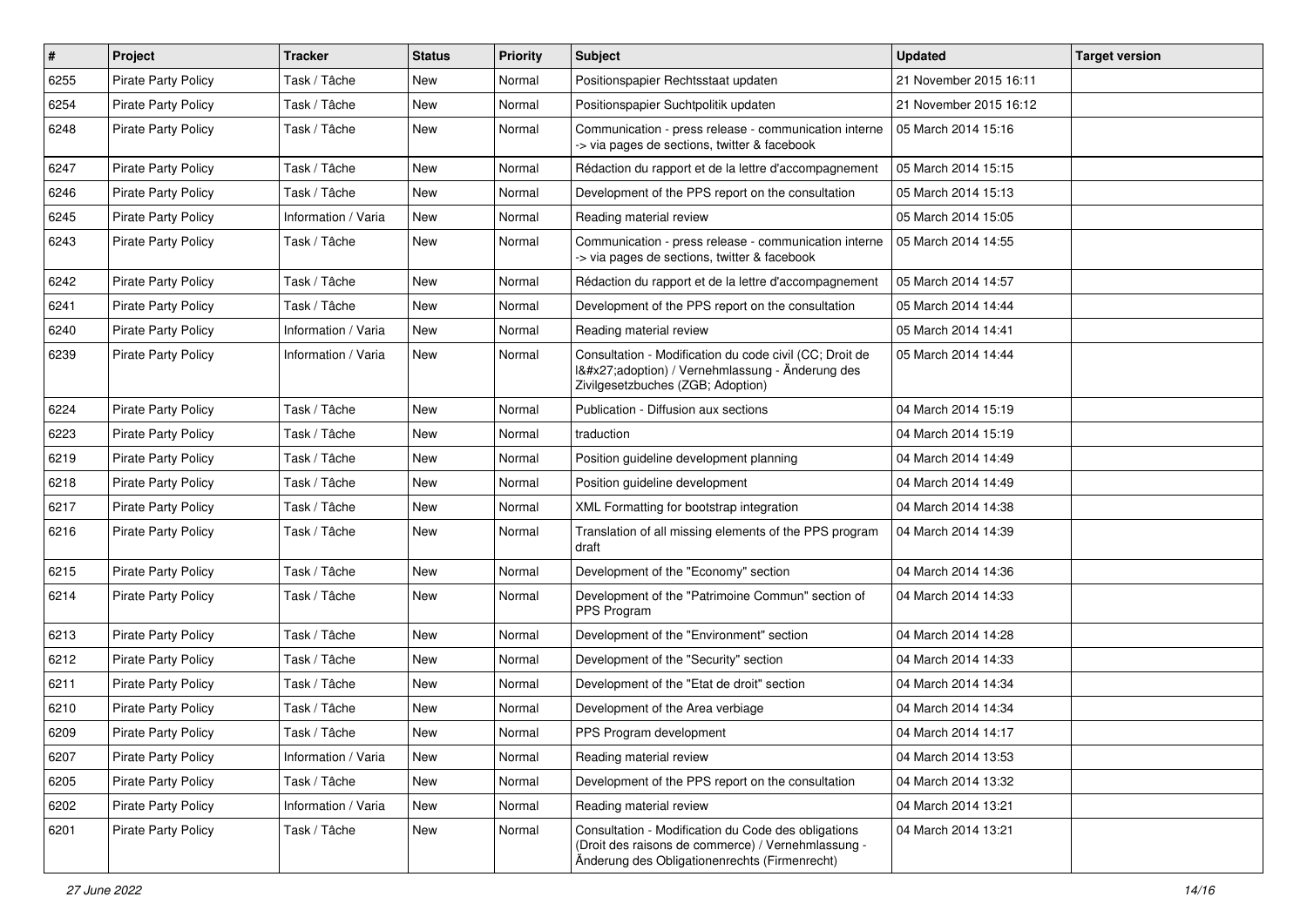| $\sharp$ | Project                              | <b>Tracker</b>      | <b>Status</b> | <b>Priority</b> | <b>Subject</b>                             | <b>Updated</b>          | <b>Target version</b>  |
|----------|--------------------------------------|---------------------|---------------|-----------------|--------------------------------------------|-------------------------|------------------------|
| 6120     | Sektion Wallis / section<br>valaisan | Task / Tâche        | New           | Normal          | Website Optimierung                        | 20 August 2017 08:32    | GV2017                 |
| 6015     | Stadtsektion Zürich                  | Task / Tâche        | New           | Normal          | Stellungsnahme zu Teilrevision BZO         | 04 December 2013 11:14  |                        |
| 5999     | Bezirkssektion Winterthur            | Task / Tâche        | New           | Normal          | Datenschutz von Steuer- und Einwohnerdaten | 21 November 2013 20:52  |                        |
| 5915     | Sektion Zürich                       | Task / Tâche        | New           | Normal          | Positionspapier «Laizismus»                | 06 November 2014 18:48  |                        |
| 5914     | Stadtsektion Zürich                  | Motion              | New           | Normal          | Hilferuf von Mitglied -> Wahlkampfthema    | 13 November 2013 21:08  |                        |
| 5883     | Section Genève                       | Information / Varia | <b>New</b>    | Normal          | Poste à pourvoir au comité : Comptable     | 10 October 2013 17:43   | Prochaine AG           |
| 5869     | Stadtsektion Zürich                  | Motion              | <b>New</b>    | Normal          | Prov. Budget 2014                          | 03 October 2013 21:41   | PV2013_2               |
| 5868     | Stadtsektion Zürich                  | Motion              | New           | Normal          | Mitgliederbeitrag 2014 festlegen           | 31 October 2013 21:33   | PV2013 2               |
| 5867     | Stadtsektion Zürich                  | Motion              | <b>New</b>    | Normal          | Gemeinderatswahl Listen gestalten          | 03 October 2013 21:18   | PV2013_2               |
| 5866     | Stadtsektion Zürich                  | Information / Varia | New           | Normal          | Budget 2014                                | 03 October 2013 21:07   | Sitzung 03.10.2013     |
| 5865     | Stadtsektion Zürich                  | Information / Varia | <b>New</b>    | Normal          | PV Gemeinderatswahlen anfangs November     | 03 October 2013 20:13   | Sitzung 03.10.2013     |
| 5832     | Stadtsektion Zürich                  | Task / Tâche        | <b>New</b>    | Normal          | Meet the Pirates, Stammtisch Upgrade       | 17 September 2013 10:06 |                        |
| 5831     | Stadtsektion Zürich                  | Task / Tâche        | New           | Normal          | Festlegen Vorstand Sitzungen PP Züri       | 17 September 2013 09:51 |                        |
| 5830     | Stadtsektion Zürich                  | Task / Tâche        | <b>New</b>    | Normal          | PP Patente                                 | 17 September 2013 09:51 |                        |
| 5829     | Stadtsektion Zürich                  | Task / Tâche        | <b>New</b>    | Normal          | Who cares?                                 | 17 September 2013 09:50 |                        |
| 5828     | Stadtsektion Zürich                  | Information / Varia | New           | Normal          | Winteraktivitäten                          | 17 September 2013 09:49 |                        |
| 5827     | Stadtsektion Zürich                  | Information / Varia | <b>New</b>    | Normal          | Idee Präsentation der Zürcher Piraten      | 17 September 2013 09:48 |                        |
| 5825     | Stadtsektion Zürich                  | Information / Varia | New           | Normal          | Feedback                                   | 17 September 2013 09:44 |                        |
| 5823     | Stadtsektion Zürich                  | Information / Varia | <b>New</b>    | Normal          | Chatiquette                                | 17 September 2013 09:39 |                        |
| 5822     | Stadtsektion Zürich                  | Information / Varia | New           | Normal          | Forum: Nicht Mitglieder                    | 17 September 2013 09:36 |                        |
| 5787     | Bezirkssektion Winterthur            | Task / Tâche        | New           | Normal          | Sparen 14 durchsehen                       | 04 September 2013 20:19 | Parley 19              |
| 5715     | Bezirkssektion Winterthur            | Motion              | <b>New</b>    | Normal          | Unterstützung Verein FamilienStärken       | 19 August 2013 16:38    | Parley 19              |
| 5664     | Stadtsektion Zürich                  | Task / Tâche        | New           | Normal          | Forum Stadt-Zürich beantragen              | 07 August 2013 21:17    |                        |
| 5661     | Stadtsektion Zürich                  | Information / Varia | <b>New</b>    | Normal          | Organisation PV                            | 12 August 2013 20:24    |                        |
| 5634     | <b>Pirate Party Policy</b>           | Motion              | New           | Normal          | Weiterentwicklung Rechtsstaatpapier        | 31 July 2013 17:10      |                        |
| 5570     | Bezirkssektion Winterthur            | Information / Varia | New           | Normal          | SSL / TLS Unterstützung                    | 21 July 2013 21:47      |                        |
| 5569     | Stadtsektion Bern                    | Information / Varia | <b>New</b>    | Normal          | SSL / TLS Unterstützung                    | 21 July 2013 21:37      |                        |
| 5512     | Sektion Wallis / section<br>valaisan | Motion              | New           | Normal          | CryptoParty                                | 06 April 2014 23:43     | 20140414 Mumblemeeting |
| 5373     | Sektion beider Basel                 | Task / Tâche        | New           | Normal          | Prozess für Spender erstellen/festhalten   | 12 February 2015 19:15  |                        |
| 5347     | Bezirkssektion Winterthur            | Task / Tâche        | New           | Normal          | Unverschuldet abgewählt                    | 08 June 2013 15:45      | Parley 17 (13.6.2013)  |
| 5346     | Bezirkssektion Winterthur            | Task / Tâche        | New           | Normal          | Holidi                                     | 08 June 2013 15:47      | Parley 17 (13.6.2013)  |
| 5339     | <b>Pirate Party Policy</b>           | Information / Varia | New           | Normal          | Compilation des prises de position         | 06 June 2013 17:16      |                        |